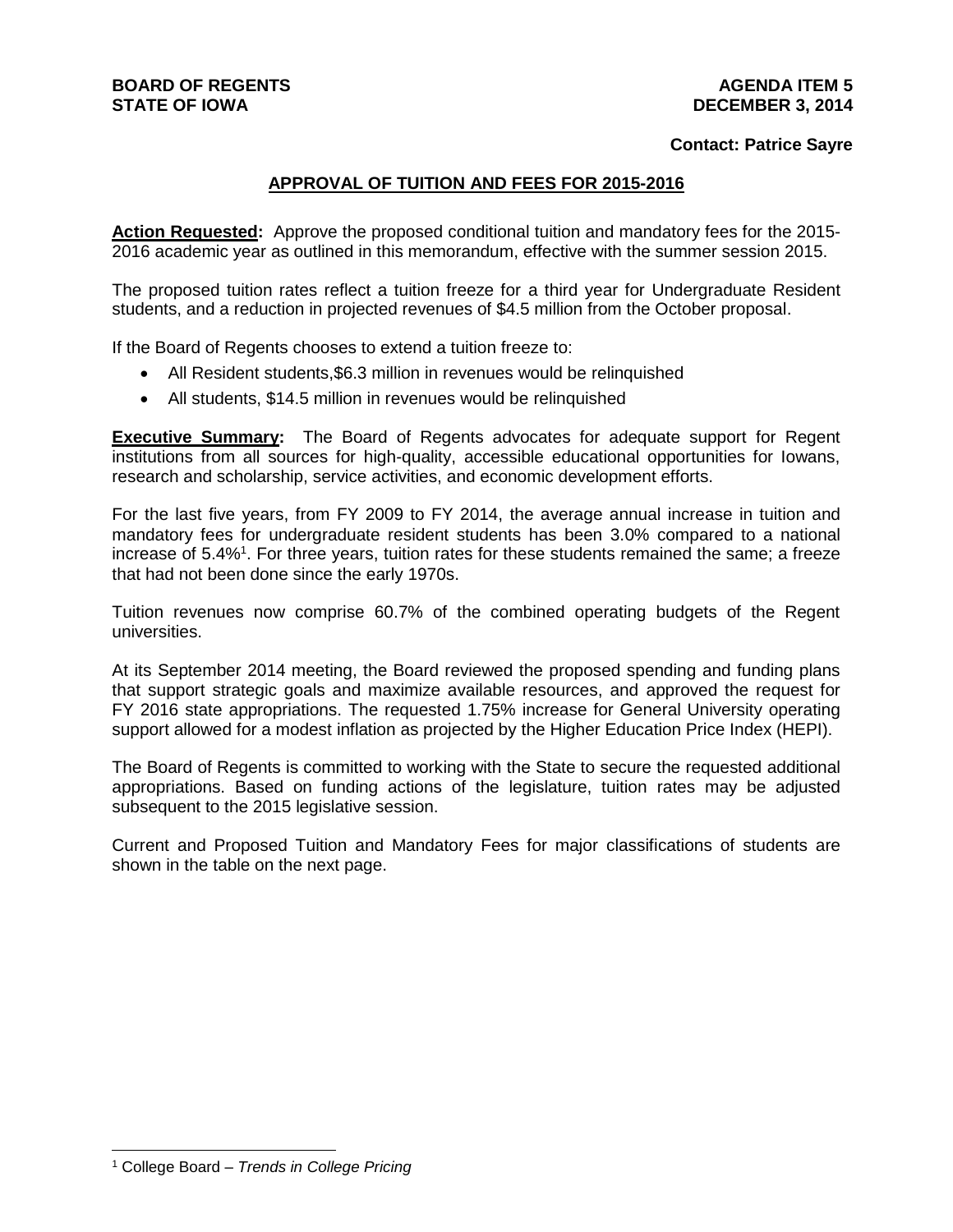## **BOARD OF REGENTS STATE OF IOWA**

#### **Regent Tuition and Mandatory Fees Proposed Academic Year 2015-16**

| <b>UNDERGRADUATE</b>                                                                      |                                    | <b>Base Tuition</b>                |                                    |                         |                                | <b>Mandatory Fees</b>          |                         |                         |                                     | <b>Total Base Tuition and</b><br><b>All Mandatory Fees</b> |                           |                                      |
|-------------------------------------------------------------------------------------------|------------------------------------|------------------------------------|------------------------------------|-------------------------|--------------------------------|--------------------------------|-------------------------|-------------------------|-------------------------------------|------------------------------------------------------------|---------------------------|--------------------------------------|
|                                                                                           | 2014-15                            | 2015-16                            | Incr                               | % Incr                  | 2014-15                        | 2015-16                        | Incr                    | % Incr                  | 2014-15                             | 2015-16                                                    | \$ Incr                   | % Incr                               |
| <b>UNIVERSITY OF IOWA</b><br>Resident <sup>1</sup><br>Nonresident                         | 6.678.00<br>26,008.00              | 6.678.00<br>26,464.00              | 456.00                             | 0.00%<br>1.75%          | 1.401.00<br>1,401.00           | 1.426.00<br>1,426.00           | 25.00<br>25.00          | 1.78%<br>1.78%          | 8.079.00<br>27,409.00               | 8.104.00<br>27,890.00                                      | 25.00<br>481.00           | 0.31%<br>1.75%                       |
| <b>IOWA STATE UNIVERSITY</b><br>Resident<br>Nonresident                                   | 6.648.00<br>19,534.00              | 6,648.00<br>19,768.00              | 234.00                             | 0.01%<br>1.20%          | 1,083.40<br>1,083.40           | 1,087.90<br>1,087.90           | 4.50<br>4.50            | 0.42%<br>0.42%          | 7.731.40<br>20.617.40               | 7,735.90<br>20,855.90                                      | 238.50                    | 4.50 0.06%<br>1.16%                  |
| UNIVERSITY OF NORTHERN IOWA<br>Resident<br>Nonresident                                    | 6,648.00<br>16,546.00              | 6,648.00<br>16,836.00              | 290.00                             | 0.01%<br>1.75%          | 1,101.00<br>1,101.00           | 1,169.00<br>1,169.00           | 68.00<br>68.00          | 6.18%<br>6.18%          | 7,749.00<br>17,647.00               | 7,817.00<br>18,005.00                                      | 358.00                    | 68.00 0.88%<br>2.03%                 |
| <b>UNDERGRADUATE</b>                                                                      |                                    | <b>Base Tuition</b>                |                                    |                         |                                | <b>Mandatory Fees</b>          |                         |                         |                                     | <b>Total Base Tuition and</b><br><b>All Mandatory Fees</b> |                           |                                      |
| <b>Division Differentials</b>                                                             | 2014-15                            | 2015-16                            | Incr                               | $%$ Incr                | 2014-15                        | 2015-16                        | Incr                    | $%$ Incr                | 2014-15                             | 2015-16                                                    | \$ Incr                   | % Incr                               |
| <b>UNIVERSITY OF IOWA</b><br><b>Business lower division</b><br>Resident                   | 7,678.00                           | 7,678.00                           |                                    | 0.00%                   | 1,559.00                       | 1,587.00                       | 28.00                   | 1.80%                   | 9.237.00                            | 9,265.00                                                   |                           | 28.00 0.30%                          |
| Nonresident<br><b>Business upper division</b><br>Resident<br>Nonresident                  | 27,052.00<br>8.980.00              | 27,526.00<br>8.980.00              | 474.00<br>$\overline{a}$<br>500.00 | 1.75%<br>0.00%<br>1.75% | 1,559.00<br>1559.00<br>1559.00 | 1,587.00<br>1587.00<br>1587.00 | 28.00<br>28.00<br>28.00 | 1.80%<br>1.80%<br>1.80% | 28,611.00<br>10.539.00<br>30.075.00 | 29,113.00<br>10.567.00                                     |                           | 502.00 1.75%<br>28.00 0.27%<br>1.76% |
| Engineering - 1st year<br>Resident<br>Nonresident                                         | 28,516.00<br>6,678.00<br>26,008.00 | 29,016.00<br>6,678.00<br>26,464.00 | Ĭ.<br>456.00                       | 0.00%<br>1.75%          | 1615.00<br>1615.00             | 1644.00<br>1644.00             | 29.00<br>29.00          | 1.80%<br>1.80%          | 8,293.00<br>27,623.00               | 30,603.00<br>8,322.00<br>28,108.00                         | 528.00<br>29.00<br>485.00 | 0.35%<br>1.76%                       |
| Engineering - 2nd year<br>Resident<br>Nonresident                                         | 7,716.00<br>27,102.00              | 7,716.00<br>27,576.00              | $\overline{a}$<br>474.00           | 0.00%<br>1.75%          | 1615.00<br>1615.00             | 1644.00<br>1644.00             | 29.00<br>29.00          | 1.80%<br>1.80%          | 9.331.00<br>28,717.00               | 9.360.00<br>29,220.00                                      | 503.00                    | 29.00 0.31%<br>1.75%                 |
| Engineering upper division<br>Resident<br>Nonresident                                     | 8,824.00<br>28,412.00              | 8,824.00<br>28,910.00              | $\overline{a}$<br>498.00           | 0.00%<br>1.75%          | 1,615.00<br>1,615.00           | 1,644.00<br>1.644.00           | 29.00<br>29.00          | 1.80%<br>1.80%          | 10,439.00<br>30,027.00              | 10,468.00<br>30,554.00                                     | 29.00<br>527.00           | 0.28%<br>1.76%                       |
| Medicine<br>Resident<br>Nonresident<br><b>Nursing</b>                                     | 6.678.00<br>26,008.00              | 6.678.00<br>26,464.00              | 456.00                             | 0.00%<br>1.75%          | 1,221.00 1,243.00<br>1,221.00  | 1,243.00                       | 22.00<br>22.00          | 1.80%<br>1.80%          | 7.899.00<br>27,229.00               | 7,921.00<br>27,707.00                                      | 478.00                    | 22.00 0.28%<br>1.76%                 |
| Resident<br>Nonresident                                                                   | 8,988.00<br>28,466.00              | 8,988.00<br>28,964.00              | 498.00                             | 0.00%<br>1.75%          | 1,401.00<br>1,401.00           | 1,426.00<br>1,426.00           | 25.00<br>25.00          | 1.78%<br>1.78%          | 10,389.00<br>29,867.00              | 10,414.00<br>30,390.00                                     |                           | 25.00 0.24%<br>523.00 1.75%          |
| <b>IOWA STATE UNIVERSITY</b><br><b>Business upper division</b><br>Resident<br>Nonresident | 8,290.00<br>21,204.00              | 8,290.00<br>21,458.00              | 254.00                             | 0.00%<br>1.20%          | 1,123.40<br>1,123.40           | 1,127.90<br>1,127.90           | 4.50<br>4.50            | 0.40%<br>0.40%          | 9.413.40<br>22,327.40               | 9,417.90<br>22,585.90                                      | 258.50                    | 4.50 0.05%<br>1.16%                  |
| <b>Engineering upper division</b><br>Resident<br>Nonresident                              | 8,814.00<br>21,654.00              | 8,814.00<br>21,914.00              | 260.00                             | 0.00%<br>1.20%          | 1,299.40<br>1,299.40           | 1,303.90<br>1,303.90           | 4.50<br>4.50            | 0.35%<br>0.35%          | 10,113.40<br>22,953.40              | 10,117.90<br>23,217.90                                     | 4.50<br>264.50            | 0.04%<br>1.15%                       |
| AST/ITec upper division <sup>2</sup><br>Resident<br>Nonresident                           | 8,814.00<br>21,654.00              | 8,814.00<br>21,914.00              | 260.00                             | 0.00%<br>1.20%          | 1,299.40<br>1,299.40           | 1,303.90<br>1,303.90           | 4.50<br>4.50            | 0.35%<br>0.35%          | 10,113.40<br>22,953.40              | 10,117.90<br>23,217.90                                     | 264.50                    | 4.50 0.04%<br>1.15%                  |
| Architecture<br>Resident<br>Nonresident                                                   | 7,848.00<br>20,758.00              | 7,848.00<br>21,008.00              | 250.00                             | 0.00%<br>1.20%          | 1,083.40<br>1,083.40           | 1,087.90<br>1,087.90           | 4.50<br>4.50            | 0.42%<br>0.42%          | 8,931.40<br>21,841.40               | 8,935.90<br>22,095.90                                      | 4.50<br>254.50            | 0.05%<br>1.17%                       |
| UNIVERSITY OF NORTHERN IOWA<br><b>Business upper division</b><br>Resident                 | 8.204.00                           | 8.204.00                           |                                    | 0.00%                   | 1,101.00                       | 1,169.00                       | 68.00                   | 6.18%                   | 9,305.00                            | 9.373.00                                                   |                           | 68.00 0.73%                          |
| Nonresident                                                                               | 18,102.00                          | 18,420.00<br>Dees Tuilles          | 318.00                             | 1.76%                   | 1,101.00                       | 1,169.00<br>Mandatan: Fass     | 68.00                   | 6.18%                   | 19,203.00                           | 19,589.00<br><b>Total Base Tuition and</b>                 | 386.00                    | 2.01%                                |

| <b>GRADUATE</b>                     |           | <b>Base Tuition</b> |        |          |          | <b>Mandatory Fees</b> |       |          |                 | Total Base Tuition and<br><b>All Mandatory Fees</b> |         |          |
|-------------------------------------|-----------|---------------------|--------|----------|----------|-----------------------|-------|----------|-----------------|-----------------------------------------------------|---------|----------|
|                                     | 2014-15   | 2015-16             | Incr   | $%$ Inci | 2014-15  | 2015-16               | Incr  | % Incr   | 2014-15         | 2015-16                                             | \$ Incr | $%$ Incr |
| <b>IUNIVERSITY OF IOWA</b>          |           |                     |        |          |          |                       |       |          |                 |                                                     |         |          |
| Resident                            | 8.252.00  | 8.396.00            | 144.00 | 1.75%    | .435.00  | 1.480.00              | 45.00 | 3.14%    | 9.687.00        | 9.876.00                                            | 189.00  | 1.95%    |
| Nonresident                         | 25.134.00 | 25.574.00           | 440.00 | 1.75%    | .435.00  | 1.480.00              | 45.00 | $3.14\%$ | 26.569.00       | 27.054.00                                           | 485.00  | 1.83%    |
| <b>IOWA STATE UNIVERSITY</b>        |           |                     |        |          |          |                       |       |          |                 |                                                     |         |          |
| Resident                            | 7.990.00  | 8.130.00            | 140.00 | 1.75%    | .037.40  | 1.041.90              | 4.50  | 0.43%    | 9.027.40        | 9.171.90                                            | 144.50  | 1.60%    |
| Nonresident                         | 20.804.00 | 21.054.00           | 250.00 | 1.20%    | 1.037.40 | 1.041.90              | 4.50  |          | 0.43% 21.841.40 | 22.095.90                                           | 254.50  | 1.17%    |
| <b>IUNIVERSITY OF NORTHERN IOWA</b> |           |                     |        |          |          |                       |       |          |                 |                                                     |         |          |
| Resident                            | 7.912.00  | 8.050.00            | 138.00 | 1.74%    | 1.101.00 | 1.169.00              | 68.00 | 6.18%    | 9.013.00        | 9.219.00                                            | 206.00  | 2.29%    |
| Nonresident                         | 17.906.00 | 18.220.00           | 314.00 | 1.75%    | 1.101.00 | 1.169.00              | 68.00 | 6.18%    | 19.007.00       | 19,389.00                                           | 382.00  | 2.01%    |

1 Most undergraduate students are in the College of Liberal Arts & Sciences

<sup>2</sup> Agricultural Systems Technology/Inductrial Technology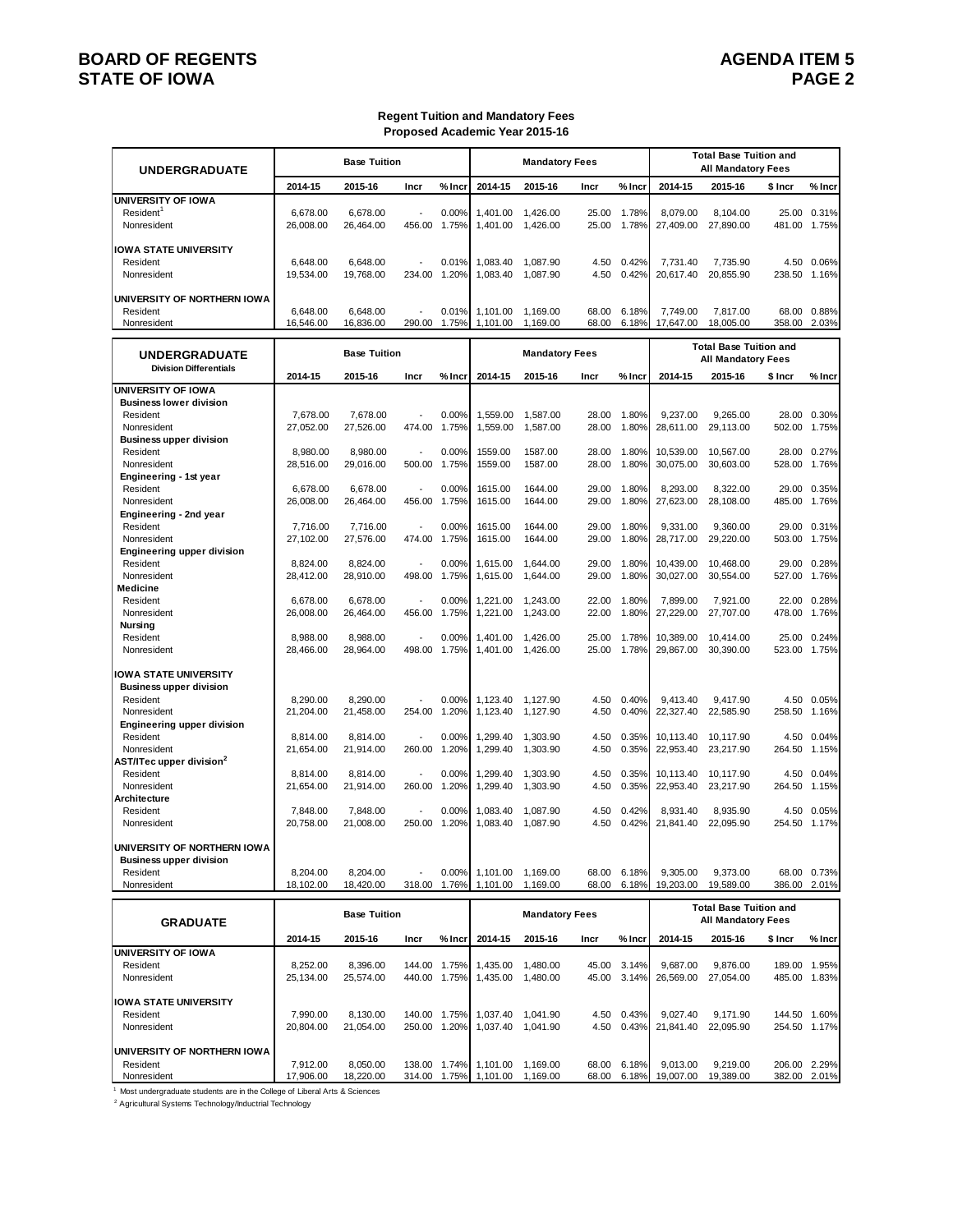## **Tuition Revenues**

- For the current year, undergraduate tuition revenues make up:
	- o 75% of total tuition revenues at SUI;
	- o 84% at ISU; and
	- o 92% at UNI.
- Resident tuition accounts for 40% of total tuition revenues; broken down by individual university as:
	- o 36.0% at SUI
	- o 37.3% at ISU
	- o 79.9% at UNI

To evaluate proposed tuition and fee increases, the Board's policy uses the inflationary percentage range of the projected Higher Education Price Index (HEPI), which is 1.6% to 3.2% for FY 2016. The median of this projected range is 2.4%. The universities are proposing to increase nonresident tuition between 1.20% and 1.75%.

|            | General Undergraduate Tuition Increase Proposals |                       |       |             |
|------------|--------------------------------------------------|-----------------------|-------|-------------|
|            |                                                  | 2015-16 Academic Year |       |             |
|            |                                                  | Resident              |       | Nonresident |
| SUI        | \$0                                              | $0.00\%$              | \$456 | 1.75%       |
| <b>ISU</b> | \$0                                              | $0.00\%$              | \$234 | 1.20%       |
| l JNI      | 80                                               | $0.00\%$              | \$290 | 1.75%       |

No new supplemental or differential tuition rates are being requested for the FY 2015-2016 academic year: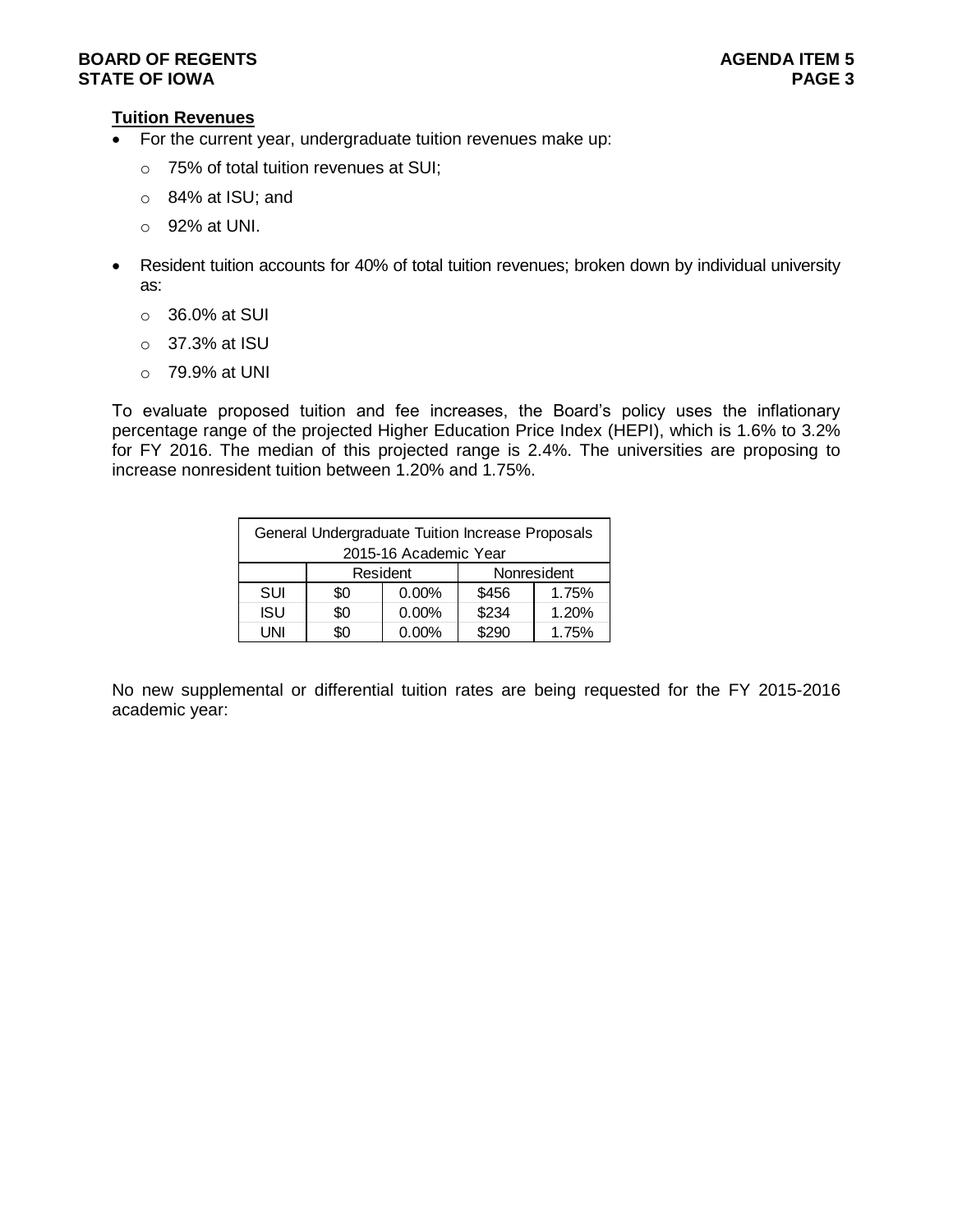## **Graduate and Professional Tuition**

|            | General Graduate/Professional Tuition Increase |                 |             |       |
|------------|------------------------------------------------|-----------------|-------------|-------|
|            | Proposals 2015-16 Academic Year                |                 |             |       |
|            |                                                | <b>Resident</b> | Nonresident |       |
| <b>SUI</b> | \$144                                          | 1.75%           | \$440       | 1.75% |
| <b>ISU</b> | \$140                                          | 1.75%           | \$250       | 1.20% |
| UNI        | \$138                                          | 1.75%           | \$314       | 1.75% |

In addition to base tuition increases for graduate/professional programs, the universities have requested the following for the 2014-2015 academic year:

### IOWA STATE UNIVERSITY

 College of Veterinary Medicine – increase at the upper end of HEPI of 3.2% for resident and nonresident students. As the only college that provides a professional veterinary medicine program in Iowa, this education is an intense mix of classroom-based instruction plus clinical learning in a modern, tertiary referral teaching hospital. Veterinary graduates typically have a 91% placement at the time of graduation; the class of 2012, the last year with reliable data, had a placement rate of 97% within a year of graduation, and an average starting pay increase of almost \$6,000 over the previous year. 81% of practicing veterinarians in Iowa are graduates from ISU.

Tuition increases will better prepare students for a competitive marketplace by:

- Supporting and maintaining state-of-the-art clinical and diagnostic equipment and information technology
- Providing field-based experiences in shelters, satellite specialty clinics, and university and client farms
- Allowing for hands-on experiences for students under the supervision of clinical faculty who are specialists in their respective areas
- Providing innovative teaching tools for basic clinical and surgical skills
- Partnering with Blank Park Zoo for exposure to exotic animals
- Revising pharmacology curriculum in anticipation of changes in federal requirements for veterinary oversight of antimicrobials and restrictions on extra-label use of antimicrobials
- Strengthening animal welfare education programs on the scientific, ethical and evolving societal issues in this area
- Increasing opportunities for students to attend national meetings where they can network, be mentored, improve communication skills and receive exposure to potential employers
- Providing on-line curriculum for personal financial management

To help offset tuition increases, the scholarship pool has been enhanced; in FY 2014, over \$620,000 in endowed and annual named scholarships and awards were provided. Over 50% of eligible veterinary students received an average award of \$2,300.

For FY 2015, ISU's College of Veterinary Medicine resident tuition and fees ranked 22<sup>nd</sup> out of 30 accredited colleges of veterinary medicine in cost for first through third year students.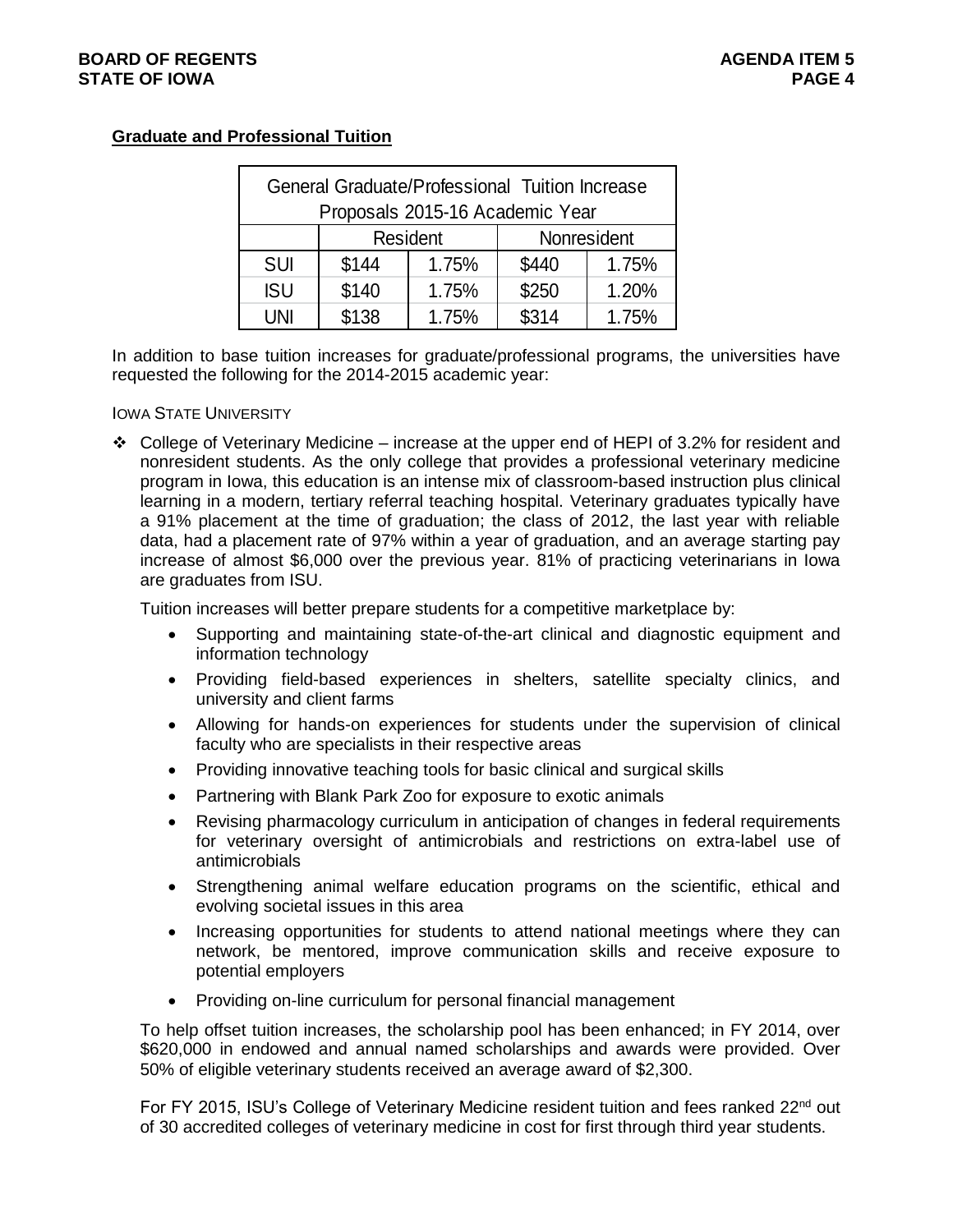## **Unit Cost of Instruction versus Tuition**

Board policy requires that tuition for nonresident undergraduate students should, at a minimum, cover the full cost of their education at each Regent university. The Board has historically used university-compiled information regarding the cost of instruction per student ("unit cost") to measure compliance.

The unit cost represents general fund supported cost of instruction of a full-time equivalent student at a given level and includes certain assumptions relative to instructional costs at the various student levels (i.e., lower division undergraduates, upper division undergraduates, graduate, and professional). Costs such as building repairs, public service, scholarships and fellowships, auxiliary enterprises, health care units, indirect cost recovery, and capitals are excluded from the unit cost calculations.

The most recent unit cost study, based on FY 2013 expenditures, was presented to the Board in April 2014. Proposed tuition for nonresident undergraduates exceeds the current projected unit costs of instruction at all three universities.

|            | FY 2016 Undergraduate Tuition Only |             | Estimated FY 2015                 |
|------------|------------------------------------|-------------|-----------------------------------|
|            | Resident                           | Nonresident | Undergraduate<br><b>Unit Cost</b> |
| SUI        | \$6,678                            | \$26,464    | \$11,428                          |
| <b>ISU</b> | \$6,648                            | \$19,768    | \$10,611                          |
| UNI        | \$6,648                            | \$16,836    | \$13,324                          |

## **Regents Student Financial Aid**

The Board's tuition policy mandates that student financial aid be provided to meet enrollment and tuition cost calculated as a minimum of 15% of tuition revenues. Iowa Code §262.9(19) (2013) prohibits the designation of a portion of the tuition moneys collected from resident undergraduate students by institutions of higher education governed by the board for use for student aid purposes.

A combination of need-based and merit-based aid is essential for the universities to attract high achieving students, as well as provide affordable higher education. The proposed financial aid for all students totals \$200.3 million. Each university has met or exceeded the minimum requirements for financial aid during the last several years.

### **Projected Tuition Revenue Increases**

Based on Fall 2014 enrollments, the combined additional revenues from the proposed undergraduate nonresident and graduate/professional tuition rate increases are expected to provide additional revenues and financial aid for the 2015-2016 academic year.

Incremental tuition revenues for the Regent universities are estimated to be \$9.96 million consisting of:

- Increase in base tuition for nonresident undergraduate \$6.82 million
- Increase in base tuition for graduate and professional resident/nonresident students -\$3.14 million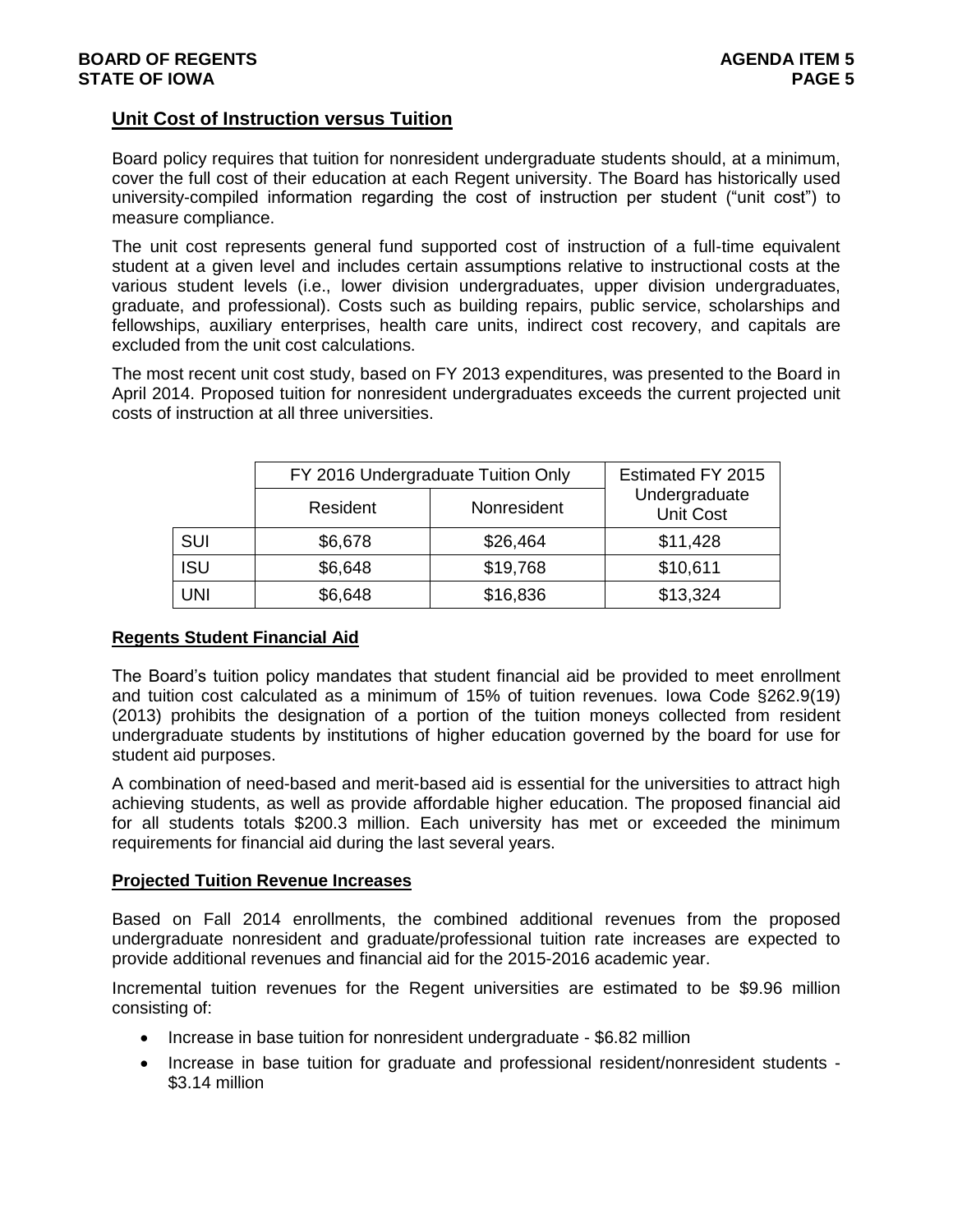After allocating funds for student financial aid, the incremental net tuition revenues are approximately \$8.5 million, a 1.2% increase.

Enrollment increases projected for FY 2016 could add another \$18 million in gross tuition revenues; half of the potential increase due to enrollment is in nonresident undergraduate students at ISU.

### **Mandatory Fee Increases**

Mandatory fees, charged to each student, provide a distinct resource to respond to specific needs of students.

|                                                    |            |                                                                                                                                                                                                                                                                                                                                    |                          |      | <b>Mandatory Fee Proposals</b> |            |                          |      |            |            |                |          |
|----------------------------------------------------|------------|------------------------------------------------------------------------------------------------------------------------------------------------------------------------------------------------------------------------------------------------------------------------------------------------------------------------------------|--------------------------|------|--------------------------------|------------|--------------------------|------|------------|------------|----------------|----------|
|                                                    |            | SUI                                                                                                                                                                                                                                                                                                                                |                          |      |                                | <b>ISU</b> |                          |      |            | <b>UNI</b> |                |          |
|                                                    | Actual     | Proposed                                                                                                                                                                                                                                                                                                                           | Increase                 |      | Actual                         | Proposed   | Increase                 |      | Actual     | Proposed   | Increase       |          |
|                                                    | 2014-15    | 2015-16                                                                                                                                                                                                                                                                                                                            | \$                       | %    | 2014-15                        | 2015-16    | \$                       | $\%$ | 2014-15    | 2015-16    | \$             | %        |
| Technology <sup>(1)</sup>                          | 469.00     | 477.00                                                                                                                                                                                                                                                                                                                             | 8.00                     | 1.7% | 230.00                         | 230.00     | ÷,                       | 0.0% | 270.00     | 290.00     | 20.00          | 7.4%     |
| Health                                             | 237.00     | 237.00                                                                                                                                                                                                                                                                                                                             | $\overline{\phantom{a}}$ | 0.0% | 196.00                         | 196.00     | $\overline{\phantom{a}}$ | 0.0% | 213.00     | 228.00     | 15.00          | 7.0%     |
| <b>Health Facility</b>                             |            |                                                                                                                                                                                                                                                                                                                                    |                          | 0.0% | 16.00                          | 16.00      | ä,                       | 0.0% | 31.00      | 31.00      | $\blacksquare$ | 0.0%     |
| <b>Student Activities</b>                          | 71.00      | 72.00                                                                                                                                                                                                                                                                                                                              | 1.00                     | 1.4% | 73.50                          | 73.50      | $\blacksquare$           | 0.0% |            | 101.00     | 101.00         |          |
| <b>Student Services</b>                            | 75.00      | 77.00                                                                                                                                                                                                                                                                                                                              | 2.00                     | 2.7% | 191.20                         | 195.70     | 4.50                     | 2.4% | 295.00     | 219.00     | (76.00)        | $-25.8%$ |
| Student Union                                      | 120.00     | 120.00                                                                                                                                                                                                                                                                                                                             | ä,                       | 0.0% | ä,                             |            | ٠                        |      |            |            |                |          |
| <b>Building</b>                                    | 123.00     | 123.00                                                                                                                                                                                                                                                                                                                             | ä,                       | 0.0% | 55.10                          | 55.10      | ä,                       | 0.0% | 224.00     | 229.00     | 5.00           | 2.2%     |
| Career Services - Undergrad                        | 26.00      | 26.00                                                                                                                                                                                                                                                                                                                              | $\blacksquare$           | 0.0% |                                |            |                          |      |            |            |                |          |
| Arts & Cultural Events                             | 24.00      | 25.00                                                                                                                                                                                                                                                                                                                              | 1.00                     | 4.2% |                                |            |                          |      |            |            |                |          |
| Recreation                                         | 256.00     | 269.00                                                                                                                                                                                                                                                                                                                             | 13.00                    | 5.1% | 321.60                         | 321.60     |                          | 0.0% | 68.00      | 71.00      | 3.00           | 4.4%     |
| Totals                                             | \$1,401.00 | \$1,426.00                                                                                                                                                                                                                                                                                                                         | \$<br>25.00              | 1.8% | \$1,083.40                     | \$1,087.90 | 4.50<br>\$               | 0.4% | \$1,101.00 | \$1,169.00 | \$<br>68.00    | 6.2%     |
|                                                    |            | majoring in Business, Engineering, Law, Nursing, Pharmacy, and College of Public Health at SUI and for students majoring in Business, Engineering, AST/ITec &<br>Computer Science at ISU are higher. Graduate rates at ISU are generally low er. The 2015-16 proposals for differential technology fees are detailed below.<br>SUI |                          |      |                                | <b>ISU</b> |                          |      |            | <b>UNI</b> |                |          |
|                                                    | Actual     | Proposed                                                                                                                                                                                                                                                                                                                           | Increase                 |      | Actual                         | Proposed   | Increase                 |      | Actual     | Proposed   | Increase       |          |
|                                                    | 2014-15    | 2015-16                                                                                                                                                                                                                                                                                                                            | \$                       | %    | 2014-15                        | 2015-16    | \$                       | %    | 2014-15    | 2015-16    | \$             | $\%$     |
| <b>Technology</b>                                  |            |                                                                                                                                                                                                                                                                                                                                    |                          |      |                                |            |                          |      |            |            |                |          |
| General - (CLAS - SUI)                             | 469.00     | 477.00                                                                                                                                                                                                                                                                                                                             | 8.00                     | 1.7% | 230.00                         | 230.00     | ÷,                       | 0.0% | 270.00     | 290.00     | 20.00          | 7.4%     |
| Business - Undergrad                               | 627.00     | 638.00                                                                                                                                                                                                                                                                                                                             | 11.00                    | 1.8% | 270.00                         | 270.00     | $\overline{a}$           | 0.0% |            |            |                |          |
| Business - Grad                                    |            |                                                                                                                                                                                                                                                                                                                                    |                          |      | 224.00                         | 224.00     | $\overline{a}$           | 0.0% |            |            |                |          |
| Computer Science (UG/G)                            |            |                                                                                                                                                                                                                                                                                                                                    |                          |      | 446.00                         | 446.00     | ٠                        | 0.0% |            |            |                |          |
| AST/Itec                                           |            |                                                                                                                                                                                                                                                                                                                                    |                          |      | 446.00                         | 446.00     |                          |      |            |            |                |          |
| Engineering (UG/G)                                 | 683.00     | 695.00                                                                                                                                                                                                                                                                                                                             | 12.00                    | 1.8% | 446.00                         | 446.00     | ä,                       | 0.0% |            |            |                |          |
| Education - Grad                                   | 469.00     | 477.00                                                                                                                                                                                                                                                                                                                             | 8.00                     | 1.7% |                                |            |                          |      |            |            |                |          |
| Law                                                | 890.00     | 906.00                                                                                                                                                                                                                                                                                                                             | 16.00                    | 1.8% |                                |            |                          |      |            |            |                |          |
| General - Other-Grad/Prof                          | 289.00     | 294.00                                                                                                                                                                                                                                                                                                                             | 5.00                     | 1.7% | 184.00                         | 184.00     |                          | 0.0% |            |            |                |          |
| Dentistry                                          | 469.00     | 477.00                                                                                                                                                                                                                                                                                                                             | 8.00                     | 1.7% |                                |            |                          |      |            |            |                |          |
| Nursing                                            | 469.00     | 477.00                                                                                                                                                                                                                                                                                                                             | 8.00                     | 1.7% |                                |            |                          |      |            |            |                |          |
| Pharm D                                            | 647.00     | 658.00                                                                                                                                                                                                                                                                                                                             | 11.00                    | 1.7% |                                |            |                          |      |            |            |                |          |
| Public Health MS/PhD<br><b>Veterinary Medicine</b> | 683.00     | 695.00                                                                                                                                                                                                                                                                                                                             | 12.00                    | 1.8% | 230.00                         | 230.00     |                          | 0.0% |            |            |                |          |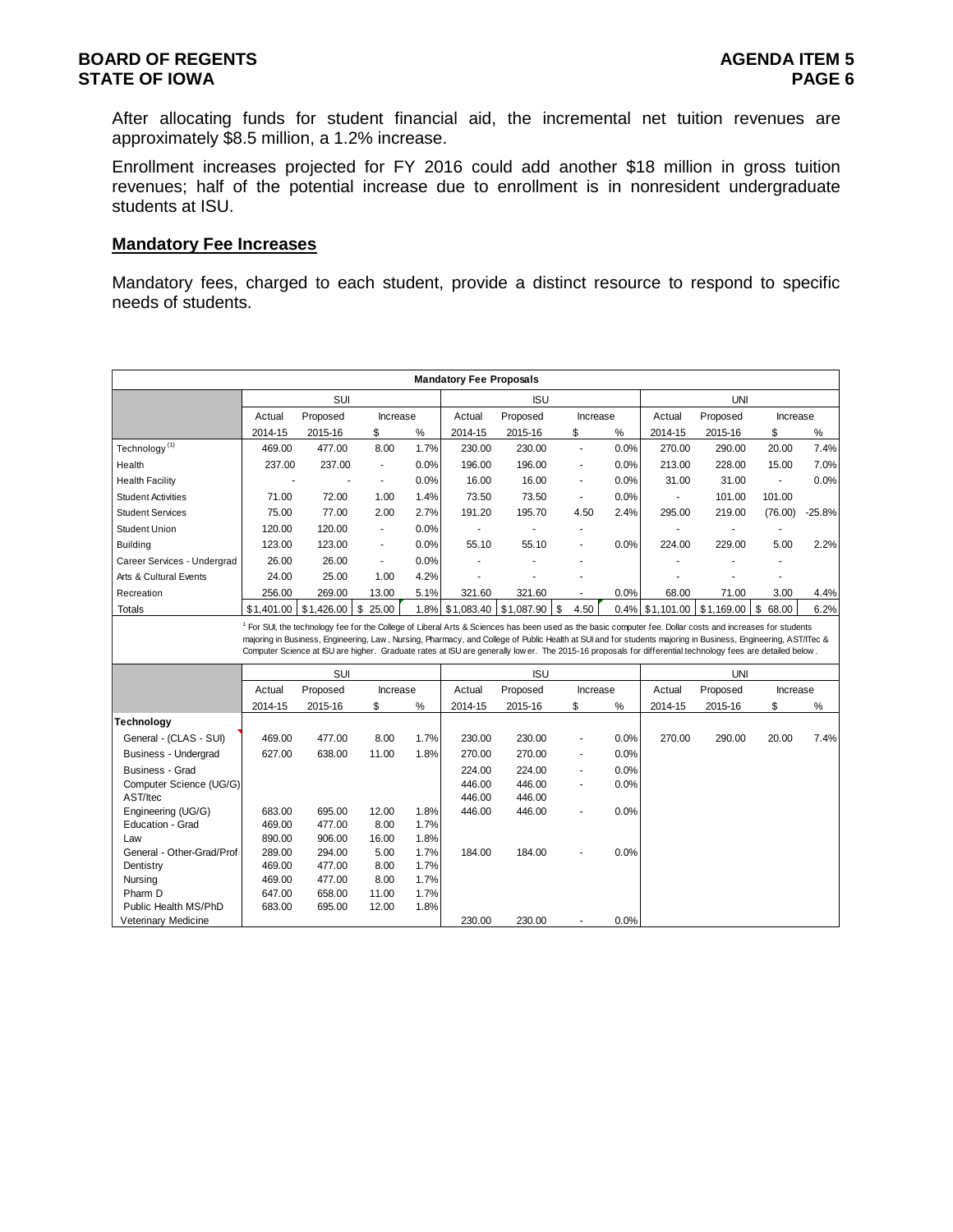Fee proposals for the 2015-2016 academic year that are above the high end of the identified HEPI rate of 3.2% are highlighted below: STATE UNIVERSITY OF IOWA

- $\div$  Arts & Cultural Events an additional \$1 to keep the price of tickets at or close to zero for students; maintain the number of performances available to students; continue to provide high quality outreach programming; increase the number of guest artists who will attract, teach and inspire students; and support the new Public Digital Arts initiative to provide cutting-edge technology and highly competitive experiences for students. This fee has not been increased since it was instituted in FY 2010.
- Recreation the increase of \$13 will meet the debt service schedule and on-going operating and maintenance expenses for the Campus Recreation and Wellness Center in accord with the financial plan approved by the Board of Regents in September 2006.

### UNIVERSITY OF NORTHERN IOWA

- $\div$  Technology the increase of \$20 in this fee will cover increased costs for students, including assistive technology; allow for integration of active learning through CAT (Collaborative, Active Learning) classrooms to improve student learning; allow full implementation of a Learning Commons and a Digital Media Commons in the library; and improve access to online course delivery.
- $\div$  Health this fee increase of \$15 will support student access for health services, including clinic, counseling and health educator consultations. Students are able to see medical providers, counselors and other staff without an individual fee.
- Student Services to align fees more closely to the structure at SUI and ISU, identified activities and services will be separated into the Student Activities Fee and the Student Services Fee. The re-purposed Student Services Fee will support Panther Shuttle, Weekend SafeRide, and Intercollegiate Athletics. \$82.30 will be transferred to Student Activities and an increase of \$6.30 is proposed to fund contractual obligations for bus transportation.
- $\div$  Student Activities the addition of this fee classification will provide funding to student government, student organizations, the student newspaper, homecoming and family weekend activities. The fee of \$101 is made up of \$82.30 transferred from Student Services and \$18.70 to provide additional funding to student organizations, fine arts programs, conference attendance for students, the student newspaper, homecoming and family weekend activities.
- $\cdot$  Recreation the proposed \$3 will allow programs to be maintained at their current level and add new ones in response to student interests. The fee increase will cover increases in student wages, utilities, equipment and administrative overhead.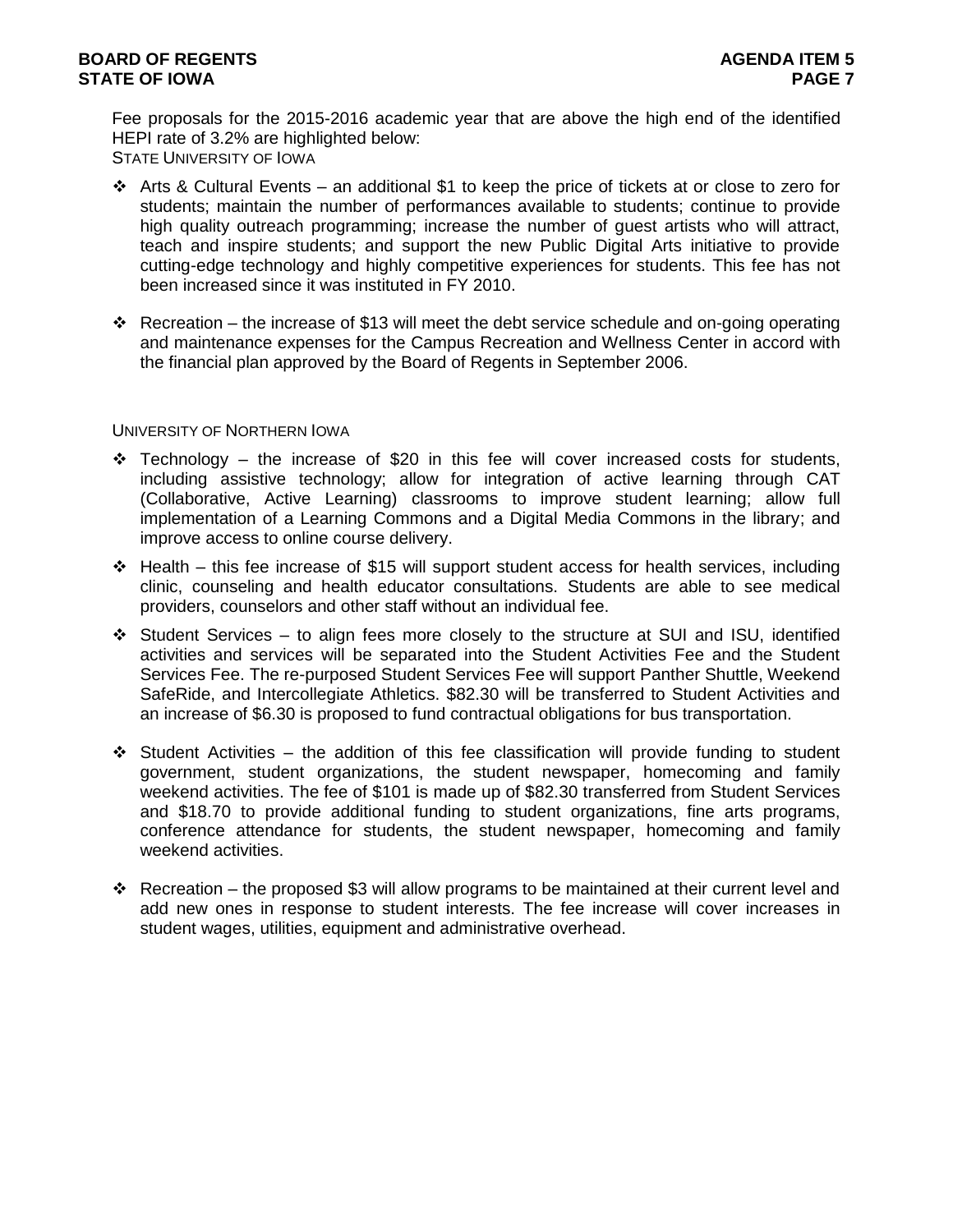### **Estimated Cost of Attendance**

Iowa Code §262.9(18) requires the Board to publish the estimated total cost of attending the Regent universities, including room and board and other costs, at the same time that it publishes final tuition and mandatory fees.

Based on the preceding tuition proposal and university projected increases for room, board, and other costs, the following table estimates the total cost of attendance for a resident undergraduate student.

Other costs, as quantified for financial aid calculations, include the universities' estimates of student costs for books, supplies, transportation, and personal expenses.

|              |           |          | 2015-16 Academic Year               |           |                 |                 |
|--------------|-----------|----------|-------------------------------------|-----------|-----------------|-----------------|
|              |           |          | <b>Resident Undergraduate</b>       |           |                 |                 |
|              |           |          | <b>Estimated Cost of Attendance</b> |           |                 |                 |
|              | Tuition & |          |                                     |           |                 |                 |
|              | Mandatory | Room &   | Other                               | Estimated | \$              | $\%$            |
|              | Fees*     | Board**  | Costs**                             | Totals**  | <b>Increase</b> | <b>Increase</b> |
| <b>SUI</b>   | 8,104.00  | 8,947.00 | 3,168.00                            | 20,219.00 | 25.00           | 0.1%            |
| <b>ISU</b>   | 7,735.90  | 8,065.00 | 3,540.00                            | 19,340.90 | 310.50          | 1.6%            |
| <b>UNI</b>   | 7,817.00  | 8,265.00 | 3,000.00                            | 19,082.00 | 203.00          | 1.1%            |
|              |           |          |                                     |           |                 |                 |
| Average      | 7,885.63  | 8,425.67 | 3,236.00                            | 19,547.30 | 179.50          | 0.9%            |
| * Proposed   |           |          |                                     |           |                 |                 |
| ** Estimated |           |          |                                     |           |                 |                 |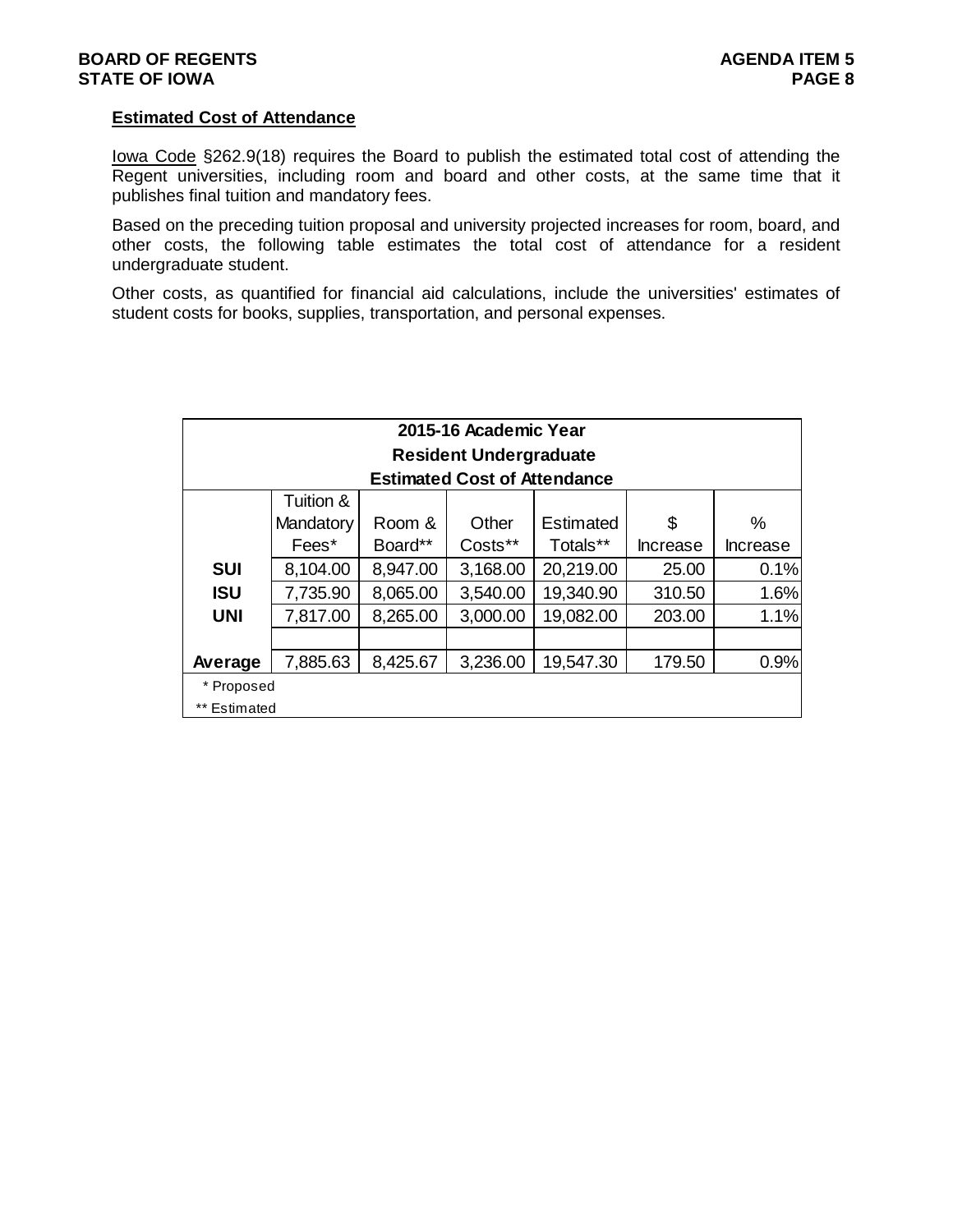|                                                                 |                  |                               |                                    |                                           |               |                    |                       | Board of Regents, State of lowa     |                             |                                    |                             |                                                         |                         |                       |                         |                             |                            |
|-----------------------------------------------------------------|------------------|-------------------------------|------------------------------------|-------------------------------------------|---------------|--------------------|-----------------------|-------------------------------------|-----------------------------|------------------------------------|-----------------------------|---------------------------------------------------------|-------------------------|-----------------------|-------------------------|-----------------------------|----------------------------|
|                                                                 |                  |                               |                                    |                                           |               |                    | Academic Year 2015-16 | Proposed Tuition and Mandatory Fees |                             |                                    |                             |                                                         |                         |                       |                         |                             |                            |
|                                                                 | TUITION          |                               |                                    |                                           |               |                    |                       |                                     | <b>MANDATORY FEES</b>       |                                    |                             |                                                         |                         |                       |                         | <b>TOTALS</b>               |                            |
|                                                                 | FY 2016          | ↮                             | వ్                                 |                                           |               | Health<br>Facility | Student<br>Activities | Student<br>Services                 | Student                     | Career                             | Arts &<br>Cultural          |                                                         | Professional            | Total                 | Proposed<br>Tuition &   | in Tuition &<br>\$ Increase | % Increase<br>In Tuition & |
|                                                                 | Base Tuition     | <b>Increase</b><br>in Tuition | crease<br><b>Tuition</b><br>≘<br>≘ | Technology<br>Fee                         | Health<br>Fee | Fee                | Fee                   | Fee                                 | Union<br>Fee                | Services<br>Fee<br>Building<br>Fee | Events                      | <b>Recreation</b><br>Fee                                | <b>Enhancemt</b><br>Fee | Mandatory<br>Fees     | Mandatory<br>Fees       | Mandatory<br>Fees           | Mandatory<br>Fees          |
| <b>UNIVERSITY OF IOWA</b>                                       |                  |                               |                                    |                                           |               |                    |                       |                                     |                             |                                    |                             |                                                         |                         |                       |                         |                             |                            |
| Jndergraduate Resident - Business (lower division)              | 7,678<br>မာ      | မာ                            | $0.00\%$                           | 638                                       | 237           |                    | မာ<br>72<br>↮         | မာ<br>F                             | မာ<br>120                   | မာ<br>123                          | မာ<br>8                     | 269<br>↮<br>25                                          |                         | 1,587<br>ക            | 9,265                   | မာ                          | 0.30%                      |
| Indergraduate Resident - Business (upper division)              | 8,980            |                               | $0.00\%$                           | 638                                       | 237           |                    | 72                    | $\overline{\pi}$                    | 120                         | 123                                | 8                           | 269<br>25                                               |                         | 1,587                 | 10,567                  | <b>ಜ</b> ಜ                  | 0.27%                      |
| Jndergraduate Resident - CLAS & University College              | 6,678            |                               | 0.00%                              | 477                                       | 237           |                    | 52                    | $\overline{\pi}$                    | $\overline{20}$             | 123                                | æ                           | 269<br>25                                               |                         | 1,426                 | 8,104                   | ස                           | 0.31%                      |
| Jndergraduate Resident - Engineering (1st year)                 | 6,678            |                               | $0.00\%$                           | 695                                       | 237           |                    | 52                    | Z                                   | 120                         | 123                                | 86                          | 269<br>25                                               |                         | 1,644                 | 8,322                   | ස                           | 0.35%                      |
| Indergraduate Resident - Engineering (2nd year)                 | 7,716            |                               | $0.00\%$                           | 695                                       | 237           |                    | 72                    | Z                                   | 120                         | 123                                | 88                          | 269<br>25                                               |                         | 1,644                 | 9,360                   | ස                           | 0.31%                      |
| Indergraduate Resident - Engineering (upper division)           | 8,824            |                               | 0.00%                              | 695                                       | 237           |                    | 72                    | Z                                   | 120                         | 123                                | 88                          | 269<br>25                                               |                         | 1,644                 | 10,468                  | 29                          | 0.28%                      |
| Jndergraduate Resident - Medicine                               | 6,678            |                               | $0.00\%$                           | 294                                       | 237           |                    | 72                    | $\overline{z}$                      | 20                          | 123                                | ଞ୍ଜାଞ୍ଜାଞ୍ଜାଞ୍ଜାଞ୍ଜାଞ୍ଜାଞ୍ଜ | 269<br>25                                               |                         | 1,243                 | 7,921                   | 22<br>25                    | 0.28%                      |
| Indergraduate Resident - Nursing                                | 8,988            |                               | $0.00\%$                           | 477                                       | 237           |                    | 72                    | 7                                   | 120                         | 123                                |                             | 269                                                     |                         | 1,426                 | 10,414                  |                             | 0.24%                      |
| Indergraduate Nonresident - Business (lower division)           | 27,526           | 474                           | 1.75%<br>1.75%                     | 638                                       | 237           | $\mathbf{r}$       | $\overline{z}$        | $\overline{\phantom{a}}$            | 0Z                          | 123                                |                             | 269                                                     |                         | 1,587                 | 29,113                  | 502                         | 1.75%                      |
| Indergraduate Nonresident - Business (upper division)           | 29,016           | 500                           |                                    |                                           | 237           | $\blacksquare$     |                       | И                                   |                             | 123                                |                             |                                                         |                         | 1,587                 | 30,603                  | 528                         | 1.76%                      |
| Indergraduate Nonresident - CLAS & University College           | 26,464           | 456                           | $\frac{1.75\%}{1.75\%}$            | $\frac{1}{25}$                            | 237           |                    | 727                   | 77                                  | $\frac{1}{2}$ $\frac{1}{2}$ | $\frac{23}{23}$                    |                             | $\frac{2}{3}$<br>88888                                  |                         | 1,426                 | 27,890                  |                             | 1.75                       |
| Indergraduate Nonresident - Engineering (1st year)              | 26,464           | 456                           |                                    |                                           | 237           |                    |                       |                                     |                             |                                    |                             |                                                         |                         | 1,644                 | 28,108                  | 485                         | 1.769                      |
| Jndergraduate Nonresident - Engineering (2nd year)              | 27,576           | 474                           | $\frac{1.75\%}{1.75\%}$            | 895                                       | 237           | J.                 | 72                    | $\frac{7}{7}$                       | 120                         | 123                                |                             | $\frac{1}{26}$<br>8888                                  |                         | $\frac{1,644}{1,644}$ | 29,220<br>30,554        | 503                         | 1.75%                      |
| Indergraduate Nonresident - Engineering (upper division)        | 28,910           | 498                           |                                    |                                           | 237           |                    | 72                    |                                     |                             | 123                                |                             |                                                         |                         |                       |                         |                             | 1.76%                      |
| Jndergraduate Nonresident - Medicine                            | 26,464           | 456                           |                                    | 294                                       | 237           |                    | 72                    | $\overline{z}$                      | $\frac{20}{120}$            | 123                                |                             |                                                         |                         | 1,243                 | 27,707                  | 478                         | 1.76%                      |
| Indergraduate Nonresident - Nursing                             | 28,964           | 498                           |                                    | 477                                       | 237           |                    | $\approx$             | $\overline{\phantom{a}}$            |                             | 123                                |                             | 269                                                     |                         | 1,426                 | 30,390                  |                             | 1.75                       |
| Graduate Resident                                               | 8,396            | 144                           | 1.75%                              | <b>124</b><br>477                         | 237           |                    | $\mathbb{Z}$          | $\frac{7}{7}$                       | 120                         | 123                                |                             | 269                                                     | 80<br>G,                | 1,297                 | 9,693                   | 98                          | 1.96                       |
| Graduate Resident - CLAS                                        | 8,396            | $\frac{44}{3}$                | 1.75%                              |                                           | 237           |                    | $\approx$             |                                     | 0Z                          | 123                                |                             | 269                                                     | 80                      | 1,480                 | 9,876                   | 189                         | 1.95%                      |
| Graduate Resident - Education                                   | 9,960            | 172                           | 1.76%<br>1.75%                     | 477                                       | 237           |                    | $\mathbb{Z}$          | $\overline{\pi}$                    | 120                         | 123                                |                             | 269                                                     | 88                      | 1,480                 | 11,440                  | 217                         | 1,93                       |
| Graduate Resident - Engineering                                 | 8,396            | 144                           |                                    |                                           | 237           |                    | <b>Z</b> 2            | И                                   |                             | 123                                |                             | 269                                                     |                         | 1,698                 | 10,094                  | 193                         | 1.95                       |
| Graduate Nonresident                                            | 25,574           | 40                            | 1.75%                              |                                           | 237           |                    |                       | $\overline{\pi}$                    | 0Z                          | 123                                |                             |                                                         | 80                      | 1,297                 | 26,871                  | 482                         | 1.83%                      |
| Graduate Nonresident - Education<br>Graduate Nonresident - CLAS | 25,574<br>27,166 | 468<br>40                     | 1.75%                              | $rac{4}{47}$ = $rac{1}{68}$               | 237<br>237    | $\mathbf{r}$       | 72                    | $\overline{\pi}$                    | 0Z                          | $\overline{23}$<br>123             |                             | <u> ଞ୍ଜାଞ୍ଜାଞ୍ଜାଞ୍ଜ</u> ା                               | 8 8 8                   | 1,480                 | 27,054<br>28,646        | $\frac{48}{512}$            | 1.83%<br>1.82              |
| Graduate Nonresident - Engineering                              | 25,574           | 40                            | $\frac{1.75\%}{1.75\%}$            |                                           | 237           |                    | 72                    | $\frac{7}{7}$                       | 120                         | 123                                |                             |                                                         |                         | $1,480$<br>$1,698$    | 27,272                  |                             | 1,83                       |
| Master of Accountancy Resident                                  | 13,586           | 234                           | 1.75%                              | 294                                       | 237           |                    |                       |                                     | 120                         | 123                                |                             |                                                         |                         | 1,297                 | 14,883                  | 276                         | $1.89^{\circ}$             |
| Master of Accountancy Nonresident                               | 30,138           | 518                           | 1.75%                              |                                           | 237           |                    | 72                    | $\frac{7}{7}$                       | 120                         | 123                                |                             |                                                         | 8 8 8                   | 1,297                 | 31,435                  | 560                         | 1.81%                      |
| Doctor of Physical Therapy Resident                             | 14,382           | 248                           | $\frac{1.75\%}{1.75\%}$            | $\frac{3}{8}$ $\frac{3}{8}$ $\frac{4}{5}$ | 237           |                    | 72                    | $\overline{\pi}$                    | 120                         | 123                                |                             | $\frac{1}{8}$ $\frac{1}{8}$ $\frac{1}{8}$ $\frac{1}{8}$ |                         | 1,297                 | 15,679                  | $\frac{8}{36}$              | 1.88%                      |
| Doctor of Physical Therapy Nonresident                          | 30,232           | 520                           |                                    |                                           | 237           |                    | 72                    | Z                                   | 120                         | 123                                |                             |                                                         |                         | 1,297                 | 31,529<br>16,458        |                             | 1.81%                      |
| Master of Science in Nursing Resident                           | 14,978           | 258                           |                                    |                                           | 237           |                    |                       | $\overline{\phantom{a}}$            |                             | 123                                |                             |                                                         |                         | 1,480                 |                         |                             | 1.88%                      |
| Vlaster of Science in Nursing Nonresident                       | 31,608           | 544                           | 1.75%                              | 477                                       | 237           |                    | 72                    | F                                   | 120                         | 123                                |                             | 269<br>25                                               | 80                      | 1,480                 | 33,088                  | 589                         | 1.81%                      |
| Master of Health Administration Resident                        | 12,982           | 24                            | 1.75%                              | 294                                       | 237           |                    | 72                    | $\overline{r}$                      | 20                          | 123                                |                             | 269<br>25                                               | 88                      | 1,297                 | 14,279                  | 266                         | 1.90%                      |
| Master of Health Administration Nonresident                     | 29,574           | 510                           | 1.75%                              |                                           | 237           |                    | $\overline{z}$        | $\overline{\pi}$                    | 120                         | 123                                |                             | 269                                                     |                         | 1,297                 | 30,871                  | 552                         | 1.82%                      |
| Master of Public Health Resident                                | 12,860           | 22                            | $\frac{1.75\%}{1.75\%}$            | 294                                       | 237           | $\mathbf{r}$ .     | <b>Z</b> 2            | 77                                  | $\frac{20}{20}$             | $\frac{23}{2}$                     |                             | 269<br>269<br><b>25</b>                                 | $\frac{8}{8}$           | $\frac{1,297}{1,297}$ | $\frac{14,157}{30,741}$ | 264                         | 1.90%                      |
| Master of Public Health Nonresident                             | 29,444           | 506                           |                                    |                                           | 237           |                    |                       |                                     |                             | 123                                |                             |                                                         |                         |                       |                         |                             | 1.81%                      |
| Master of Speech Pathology Resident                             | 10,358           | 178                           | 1.75%                              | 477                                       | 237           |                    | 72                    | $\overline{z}$                      | 120                         | 123                                |                             | 269<br>$\frac{25}{25}$                                  | $\frac{8}{8}$           | 1,480                 | 11,838                  | 223                         | 1.92%                      |
| Master of Speech Pathology Nonresident                          | 27,572           | 474                           | 1.75%                              | 477                                       | 237           |                    | $\mathbb{Z}$          | $\overline{\pi}$                    | 120                         | 123                                |                             | 269                                                     |                         | 1,480                 | 29,052                  | 519                         | 1.82%                      |
| Doctor of Audiology Resident                                    | 10,358           | 178                           | 1.75%                              | 477                                       | 237           |                    | $\mathbb{Z}$          | $\overline{r}$                      | 120                         | 123                                |                             | 269<br>25                                               | 80                      | 1,480                 | 11,838                  | 223                         | 1.92%                      |
| Doctor of Audiology Nonresident                                 | 27,572           | 474                           | 1.75%                              | 477                                       | 237           |                    | 72                    | Z                                   | 20                          | 123                                |                             | 269<br>25                                               | 80                      | 1,480                 | 29,052                  | 519                         | 1.82%                      |
| Doctor of Nursing Practice Resident                             | 17,388           | 300                           | 1.75%                              | 477                                       | 237           |                    | 52                    | $\overline{r}$                      | 120                         | 123                                |                             | 269<br>25                                               | 80                      | 1,480                 | 18,868                  | 345                         | 1.86%                      |
| Doctor of Nursing Practice Nonresident                          | 35,442           | 610                           | 1.75%                              | 477                                       | 237           |                    | 72                    | Z                                   | 120                         | 123                                |                             | 269<br>25                                               | $\frac{8}{8}$           | 1,480                 | 36,922                  | 655                         | 1.81%                      |
| Other Public Health MS and PhD Resident                         | 8,396            | $\frac{44}{1}$                | $\frac{1.75\%}{1.75\%}$            | 695<br>695                                | 237           |                    | $\mathbb{Z}$          | $\overline{r}$                      | 120                         | 123                                |                             | 269<br>269<br><b>25</b>                                 |                         | 1,698                 | $\frac{10,094}{27,272}$ | $\frac{8}{48}$              | 1.95%                      |
| Other Public Health MS and PhD Nonresident                      | 25,574           | 40                            |                                    |                                           |               |                    | 52                    | $\overline{\pi}$                    |                             | 123                                |                             |                                                         |                         | 1,698                 |                         |                             | 1.83%                      |

## **BOARD OF REGENTS STATE OF IOWA**

**AGENDA ITEM 5 PAGE 9**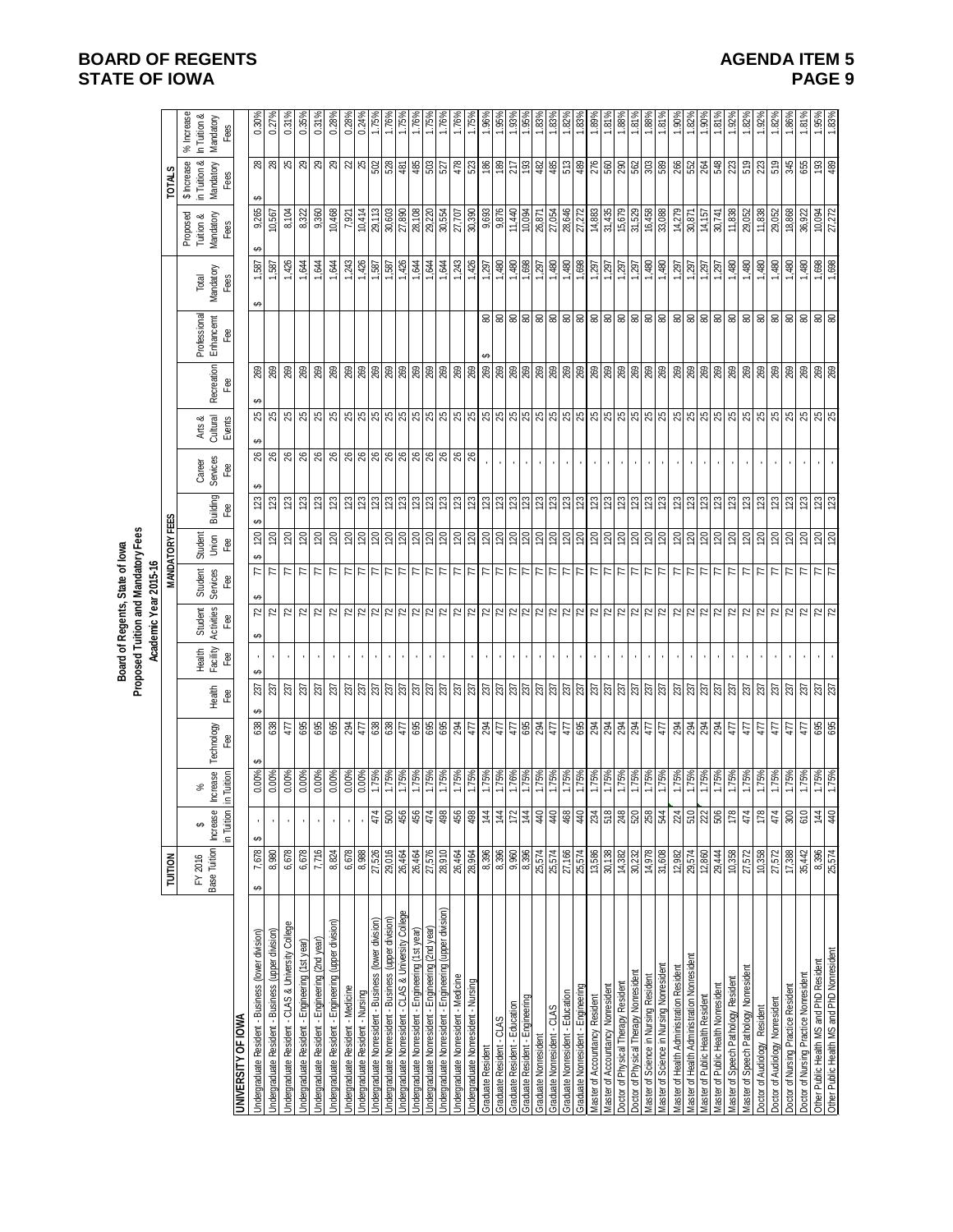# **BOARD OF REGENTS STATE OF IOWA**

| <b>AGENDA ITEM 5</b> |  |
|----------------------|--|
| PAGE 10              |  |

|                                                    |                                     |                   |                               |                         |                                           |                     |                                 | Proposed Tuition and Mandatory Fees<br>Board of Regents, State of lowa |                       |                 |                          |                                     |                                                                                                                                                                                                                                                                                                                     |                           |                       |                       |                             |                              |
|----------------------------------------------------|-------------------------------------|-------------------|-------------------------------|-------------------------|-------------------------------------------|---------------------|---------------------------------|------------------------------------------------------------------------|-----------------------|-----------------|--------------------------|-------------------------------------|---------------------------------------------------------------------------------------------------------------------------------------------------------------------------------------------------------------------------------------------------------------------------------------------------------------------|---------------------------|-----------------------|-----------------------|-----------------------------|------------------------------|
|                                                    |                                     |                   |                               |                         |                                           |                     | Academic Year 2015-16           |                                                                        |                       |                 |                          |                                     |                                                                                                                                                                                                                                                                                                                     |                           |                       |                       |                             |                              |
|                                                    | TUITION                             |                   |                               |                         |                                           |                     |                                 |                                                                        | <b>MANDATORY FEES</b> |                 |                          |                                     |                                                                                                                                                                                                                                                                                                                     |                           |                       |                       | <b>TOTALS</b>               |                              |
|                                                    | FY 2016 \$<br>Base Tuition Increase |                   | వ్                            |                         |                                           | Health<br>Facility  | Student                         | Student<br>Services                                                    | Student               |                 | Career<br>Services       | Arts &<br>Cultural                  |                                                                                                                                                                                                                                                                                                                     | Professional<br>Enhancemt | Total                 | Proposed<br>Tuition & | in Tuition &<br>\$ Increase | $%$ Increase<br>In Tuition & |
|                                                    |                                     | in Tuition        | <b>Increase</b><br>in Tuition | Technology<br>Fee       | Health<br>Fee                             | Fee                 | Activities<br>Fee               | Fee                                                                    | Jhion<br>Fee          | Building<br>Fee | Fee                      | Events                              | Recreation<br>Fee                                                                                                                                                                                                                                                                                                   | Fee                       | Mandatory<br>Fees     | Mandatory<br>Fees     | Mandatory<br>Fees           | Mandatory<br>Fees            |
| <b>UNIVERSITY OF IOWA</b>                          |                                     |                   |                               |                         |                                           |                     |                                 |                                                                        |                       |                 |                          |                                     |                                                                                                                                                                                                                                                                                                                     |                           |                       |                       |                             |                              |
| <b>MBA Nonresident</b><br><b>MBA Resident</b>      | 19,936<br>36,580                    | 344               | 1.75%<br>1.75%                | $\frac{34}{29}$         | 237<br>237                                | ¥,                  | 72                              | $\frac{7}{7}$                                                          | $\frac{20}{20}$       | 123<br>123      | $\epsilon$<br>$\epsilon$ | 25                                  | 269<br>269                                                                                                                                                                                                                                                                                                          |                           | 1,217<br>1,217        | 37,797<br>21,153      | 366                         | $1.76\%$<br>$1.76\%$         |
| Dentistry Resident                                 | 37,218                              | 640               | 1.75%                         | 477                     | 237                                       |                     |                                 |                                                                        | 120                   | 123             |                          |                                     |                                                                                                                                                                                                                                                                                                                     |                           |                       | 38,618                |                             |                              |
| Dentistry Resident - entering 2013, 2014 & 2015    | 40,326                              | 694               | 1.75%                         | $47\,$                  |                                           |                     | $\frac{72}{72}$                 |                                                                        | 120                   | 123             |                          | 8888                                | <b>269</b>                                                                                                                                                                                                                                                                                                          |                           | $\frac{1,400}{1,400}$ | 41,726                | 865                         | $1.75\%$<br>1.75%            |
| Dentistry Nonresident                              | 60,790                              | 9+0'L             | 1.75%<br>1.75%                | 47                      | $\frac{23}{23}$                           |                     |                                 |                                                                        | 0Z                    | 123             |                          |                                     | <b>269</b>                                                                                                                                                                                                                                                                                                          |                           | 1,400                 | 62,190                | 1,071                       | 1.75%<br>1.75%               |
| Dentistry Nonresident - entering 2013, 2014 & 2015 | 63,898                              | 1,100             |                               | 477                     |                                           |                     |                                 |                                                                        | 120                   | 123             |                          |                                     |                                                                                                                                                                                                                                                                                                                     |                           | 1,400                 | 65,298                | 1,125                       |                              |
| Master of Laws Resident                            | 20,350                              | 350               | 1.75%                         | 906                     |                                           | $\mathbf{r}$        |                                 | 3 3 3 3 3 3 3                                                          | 120                   | 123             | $\mathbf{r}$             | $\frac{1}{8}$ ା ଆ ଆ ଆ ଆ ଆ ଆ ଆ ଆ ଆ ଆ |                                                                                                                                                                                                                                                                                                                     |                           | 1,829                 | 22,179                | 383                         | 1.76%                        |
| Master of Laws Nonresident                         | 24,420                              | 420               | 1.75%                         | 906                     |                                           | $\epsilon$          |                                 |                                                                        | 0Z                    | 123             | $\mathcal{A}$            |                                     |                                                                                                                                                                                                                                                                                                                     |                           | 1,829                 | 26,249                |                             | 1.76%                        |
| Doctor of Juridical Sciences Resident              | 20,350                              | 350               | 1.75%                         | $g$ $g$ $g$ $g$ $g$ $g$ | $\frac{2}{3}$ $\frac{2}{3}$ $\frac{2}{3}$ | $\mathbf{r}$        | $\frac{72}{72}$ $\frac{72}{72}$ |                                                                        | 120                   | 123             | $\mathbf{r}$             |                                     | $\frac{1}{2}$ $\frac{1}{2}$ $\frac{1}{2}$ $\frac{1}{2}$ $\frac{1}{2}$ $\frac{1}{2}$ $\frac{1}{2}$ $\frac{1}{2}$ $\frac{1}{2}$ $\frac{1}{2}$ $\frac{1}{2}$ $\frac{1}{2}$ $\frac{1}{2}$ $\frac{1}{2}$ $\frac{1}{2}$ $\frac{1}{2}$ $\frac{1}{2}$ $\frac{1}{2}$ $\frac{1}{2}$ $\frac{1}{2}$ $\frac{1}{2}$ $\frac{1}{2}$ |                           | 1,829                 | 22,179                |                             | 1.76%                        |
| Doctor of Juridical Sciences Nonresident           | 24,420                              |                   | 1.75%                         |                         |                                           | $\blacksquare$      |                                 |                                                                        |                       | 123             | $\alpha$                 |                                     |                                                                                                                                                                                                                                                                                                                     |                           |                       | 26,249<br>24,177      |                             | $1.76\%$<br>$1.76\%$         |
| aw JD Resident                                     | 22,348<br>48,079                    | 38.888            | 1.75%                         |                         | $\frac{2}{3}$                             | $\cdot$             |                                 |                                                                        | 3                     | $\frac{3}{2}$   | $\bar{.}$                |                                     |                                                                                                                                                                                                                                                                                                                     |                           |                       |                       |                             |                              |
| Law JD Nonresident                                 |                                     |                   | 1.75%<br>1.75%                |                         |                                           | $\blacksquare$      |                                 |                                                                        |                       |                 | $\blacksquare$           |                                     |                                                                                                                                                                                                                                                                                                                     |                           |                       | 49,908                |                             | 1.75%<br>1.76%               |
| aw JD Nonresident - entering 2014 & 2015           | 40,192                              |                   |                               |                         |                                           | $\mathbf{r}$        |                                 |                                                                        |                       |                 | $\epsilon$               |                                     |                                                                                                                                                                                                                                                                                                                     |                           |                       | 42,021                |                             |                              |
| Medicine Resident                                  | 33,532                              |                   | 1.75%                         | 294                     | 237                                       | $\epsilon$          |                                 | $\frac{7}{7}$                                                          | 120                   | 123             | $\epsilon$               |                                     | 269                                                                                                                                                                                                                                                                                                                 |                           | 1,217                 | 34,749                | 600                         | 1.76%                        |
| Medicine Nonresident                               | 50,602                              | 870               | 1.75%                         |                         |                                           | $\mathbf{r}$        | $\frac{72}{72}$                 |                                                                        | 07                    | 123             | $\epsilon$               |                                     |                                                                                                                                                                                                                                                                                                                     |                           | 1,217                 | 51,819                |                             | 1.75%                        |
| Physician Assistant - Resident                     | 14,106                              | $\frac{244}{510}$ | 1.75%<br>1.75%                | 294                     | 237                                       | $\epsilon$          |                                 | $\frac{27}{77}$                                                        | $\frac{120}{20}$      | 123             | $\epsilon$               |                                     | 888                                                                                                                                                                                                                                                                                                                 |                           | 1,217                 | 15,323                | 88/26                       | $1.77\%$<br>1.75%            |
| Physician Assistant -Nonresident                   | 29,656                              |                   |                               |                         |                                           | $\bar{1}$           |                                 |                                                                        |                       | 123             | $\bar{1}$                |                                     |                                                                                                                                                                                                                                                                                                                     |                           | 1,217                 | 30,873                |                             |                              |
| Pham. D. Resident                                  | 21,948                              | 378               | 1.75%                         | 658                     | 237                                       | $\bar{\phantom{a}}$ | $\boldsymbol{z}$                |                                                                        | 120                   | 123             | $\epsilon$               | <b>25</b>                           |                                                                                                                                                                                                                                                                                                                     |                           | 1,581                 | 23,529                |                             | 1.76%                        |
| Pharm. D. Nonresident                              | 40,918                              | 704               | 1.75%                         | 658                     | 237                                       |                     | $\overline{r}$                  | $\overline{7}$                                                         | 120                   | 123             |                          |                                     | 269                                                                                                                                                                                                                                                                                                                 |                           | -587                  | 42,499                | 732                         | 1.75%                        |
| OFF-CAMPUS DEGREE PROGRAM RATES                    |                                     |                   |                               |                         |                                           |                     |                                 |                                                                        |                       |                 |                          |                                     |                                                                                                                                                                                                                                                                                                                     |                           |                       |                       |                             |                              |
| Jndergraduate - Business                           |                                     |                   |                               |                         |                                           |                     |                                 |                                                                        |                       |                 |                          |                                     |                                                                                                                                                                                                                                                                                                                     |                           |                       |                       |                             |                              |
| Entrepreneurial Management-BBA Online              | 8,980                               |                   | 0.00%                         | 638                     |                                           |                     |                                 |                                                                        |                       |                 |                          |                                     |                                                                                                                                                                                                                                                                                                                     |                           | 638                   | 9,618                 | ≂                           | 0.11%                        |
| Jndergraduate - University College                 |                                     |                   |                               |                         |                                           |                     |                                 |                                                                        |                       |                 |                          |                                     |                                                                                                                                                                                                                                                                                                                     |                           |                       |                       |                             |                              |
| Bachelor of Liberal Studies                        | 6,678                               |                   | 0.00%                         | 477                     |                                           |                     |                                 |                                                                        |                       |                 |                          |                                     |                                                                                                                                                                                                                                                                                                                     |                           | 477                   | 7,155                 | $\infty$                    | 0.11%                        |
| <b>Bachelor of Applied Studies</b>                 | 6,678                               |                   | 0.00%                         | 477                     |                                           |                     |                                 |                                                                        |                       |                 |                          |                                     |                                                                                                                                                                                                                                                                                                                     |                           | 477                   | 7,155                 | $\infty$                    | 0.11%                        |
| Off-Campus Program                                 | 6,678                               |                   | 0.00%                         | 477                     |                                           |                     |                                 |                                                                        |                       |                 |                          |                                     |                                                                                                                                                                                                                                                                                                                     |                           | 477                   | 7,155                 | $\infty$                    | 0.11%                        |
| Jndergraduate - CCOM                               |                                     |                   |                               |                         |                                           |                     |                                 |                                                                        |                       |                 |                          |                                     |                                                                                                                                                                                                                                                                                                                     |                           |                       |                       |                             |                              |
| Radiation Sciences-BS Online                       | 6,678                               |                   | 0.00%                         | 294                     |                                           |                     |                                 |                                                                        |                       |                 |                          |                                     |                                                                                                                                                                                                                                                                                                                     |                           | 294                   | 6,972                 | 5                           | 0.07%                        |
| <b>Jndergraduate - Nursing</b>                     |                                     |                   |                               |                         |                                           |                     |                                 |                                                                        |                       |                 |                          |                                     |                                                                                                                                                                                                                                                                                                                     |                           |                       |                       |                             |                              |
| Nursing-RN to BSN                                  | 8,988                               |                   | 0.00%                         | 477                     |                                           |                     |                                 |                                                                        |                       |                 |                          |                                     |                                                                                                                                                                                                                                                                                                                     |                           | 477                   | 9,465                 | $\infty$                    | 0.08%                        |
| Graduate                                           |                                     |                   |                               |                         |                                           |                     |                                 |                                                                        |                       |                 |                          |                                     |                                                                                                                                                                                                                                                                                                                     |                           |                       |                       |                             |                              |
| Social Work-Master Off-Campus - CLAS               | 8,396                               | 144               | 1.75%                         | 477                     |                                           |                     |                                 |                                                                        |                       |                 |                          |                                     |                                                                                                                                                                                                                                                                                                                     |                           | 477                   | 8,873                 | 152                         | 1.74%                        |
| Off-Campus Program                                 | 8,396                               | $\frac{4}{4}$     | 1.75%                         | 477                     |                                           |                     |                                 |                                                                        |                       |                 |                          |                                     |                                                                                                                                                                                                                                                                                                                     |                           | 477                   | 8,873                 | 152                         | 1.74%                        |
| Graduate - Education                               |                                     |                   |                               |                         |                                           |                     |                                 |                                                                        |                       |                 |                          |                                     |                                                                                                                                                                                                                                                                                                                     |                           |                       |                       |                             |                              |
| Educational Administration                         | 9,960                               | 172               | 1.75%                         | 477                     |                                           |                     |                                 |                                                                        |                       |                 |                          |                                     |                                                                                                                                                                                                                                                                                                                     |                           | 477                   | 10,437                | 180                         | 1.75%                        |
| Special Education                                  | 9,960                               | 172               | 1.75%                         | 477                     |                                           |                     |                                 |                                                                        |                       |                 |                          |                                     |                                                                                                                                                                                                                                                                                                                     |                           | 477                   | 10,437                | $\frac{80}{2}$              | 1.75%                        |
| Graduate - Nursing                                 |                                     |                   |                               |                         |                                           |                     |                                 |                                                                        |                       |                 |                          |                                     |                                                                                                                                                                                                                                                                                                                     |                           |                       |                       |                             |                              |
| Master of Science in Nursing Online                | 14,978                              | 258               | 1.75%                         | 477                     |                                           |                     |                                 |                                                                        |                       |                 |                          |                                     |                                                                                                                                                                                                                                                                                                                     |                           | 477                   | 15,455                | 266                         | 1.75%                        |
|                                                    |                                     |                   |                               |                         |                                           |                     |                                 |                                                                        |                       |                 |                          |                                     |                                                                                                                                                                                                                                                                                                                     |                           |                       |                       |                             |                              |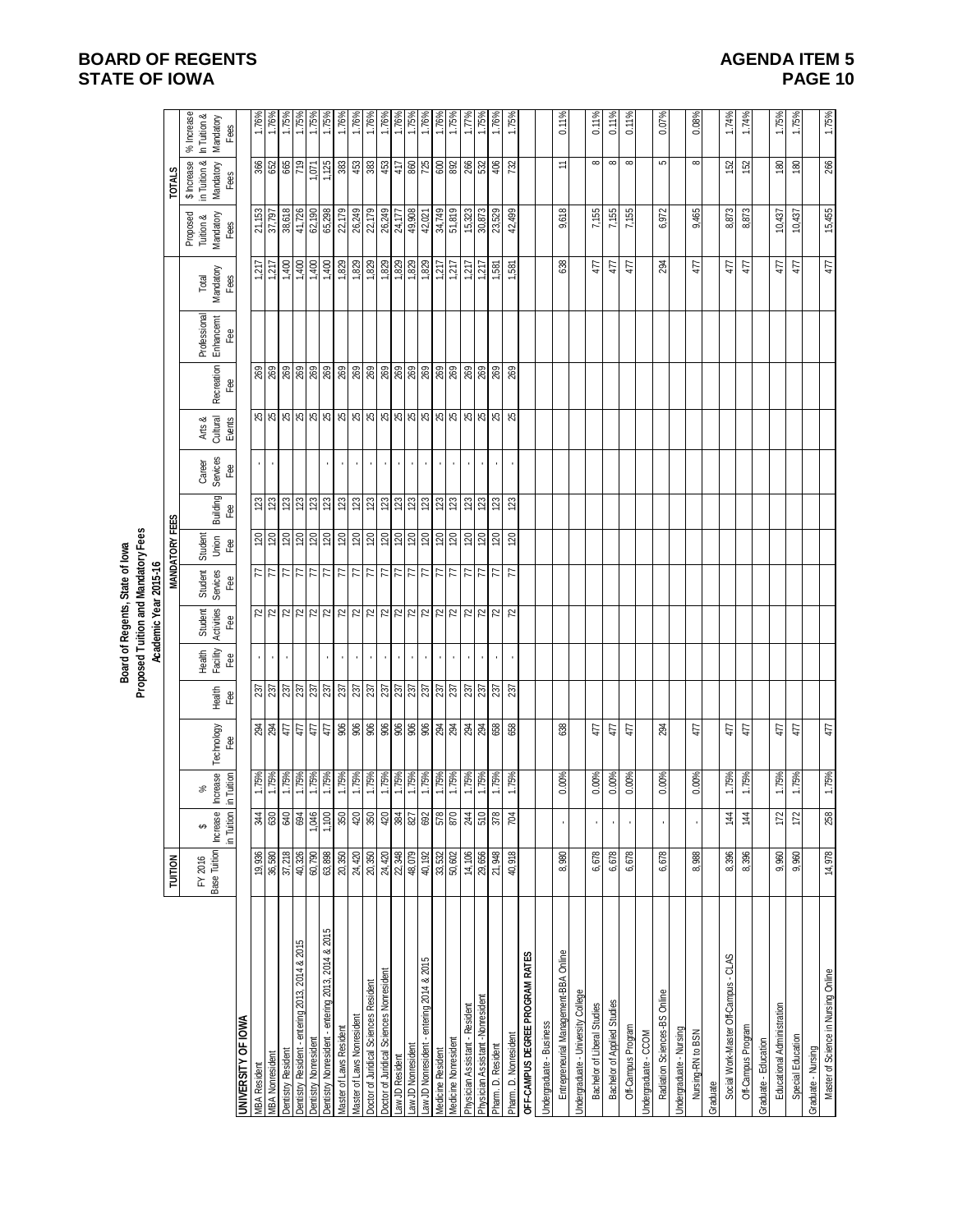# **BOARD OF REGENTS**<br> **BOARD OF REGENTS**<br> **BOARD OF IOWA**<br> **BOARD OF IOWA STATE OF IOWA**

| <b>AGENDA ITEM 5</b> |
|----------------------|
| PAGE 11              |

|                                                          |                                |               |                       |            |                |                                    |                       | Proposed Tuition and Mandatory Fees<br>Board of Regents, State of lowa |                       |             |                    |                    |              |                           |                    |                                    |                                          |                                         |
|----------------------------------------------------------|--------------------------------|---------------|-----------------------|------------|----------------|------------------------------------|-----------------------|------------------------------------------------------------------------|-----------------------|-------------|--------------------|--------------------|--------------|---------------------------|--------------------|------------------------------------|------------------------------------------|-----------------------------------------|
|                                                          |                                |               |                       |            |                |                                    |                       | Academic Year 2015-16                                                  |                       |             |                    |                    |              |                           |                    |                                    |                                          |                                         |
|                                                          | <b>TUITION</b>                 |               |                       |            |                |                                    |                       |                                                                        | <b>MANDATORY FEES</b> |             |                    |                    |              |                           |                    |                                    | <b>TOTALS</b>                            |                                         |
|                                                          | <b>Base Tuition</b><br>FY 2016 | Increase<br>↮ | <b>Increase</b><br>ಸ್ | Technology | Health         | Facility<br>Health                 | Activities<br>Student | Services<br>Student                                                    | Student<br>Union      | Building    | Services<br>Career | Arts &<br>Cultural | Recreation   | Professional<br>Enhancemt | Mandatory<br>Total | Mandatory<br>Proposed<br>Tuition & | in Tuition &<br>\$ Increase<br>Mandatory | % Increase<br>In Tuition &<br>Mandatory |
|                                                          |                                | in Tuition    | in Tuition            | Fee        | Fee            | Fee                                | Fee                   | Fee                                                                    | Fee                   | Fee         | Fee                | Events             | Fee          | Fee                       | Fees               | Fees                               | Fees                                     | Fees                                    |
| OWA STATE UNIVERSITY                                     |                                |               |                       |            |                |                                    |                       |                                                                        |                       |             |                    |                    |              |                           |                    |                                    |                                          |                                         |
| Undergraduate Resident                                   | 6,648<br>မာ                    | 69            | 0.00%                 | 230        | 196            | $\frac{6}{5}$<br>69                | 73.50<br>G,           | 195.70<br>G                                                            | မာ                    | 69<br>55.10 | ↮                  |                    | 321.60<br>မာ |                           | ,087.90<br>69      | 7,735.90<br>G.                     | 4.50<br>ക                                | 0.1%                                    |
| Jndergraduate Resident - Business (lower division)       | 6,648                          |               | 0.00%                 | 270        | 196            | 9                                  | 73.50                 | 195.70                                                                 |                       | 55.10       |                    |                    | 321.60       |                           | 1,127.90           | 7,775.90                           | 4.50<br>↮                                | 0.1%                                    |
| Indergraduate Resident - Business (upper division)       | 8,290                          |               | 0.00%                 | 270        | 196            | $\frac{6}{5}$                      | 73.50                 | 195.70                                                                 |                       | 55.10       |                    |                    | 321.60       |                           | 1,127.90           | 9,417.90                           | 4.50<br>↮                                | 0.0%                                    |
| Jndergraduate Resident - Engineering (lower division)    | 6,648                          |               | 0.00%                 | 446        | 196            | $\frac{6}{5}$                      | 73.50                 | 195.70                                                                 |                       | 55.10       |                    | ï                  | 321.60       |                           | 1,303.90           | 7,951.90                           | 4.50<br>မာ                               | 0.1%                                    |
| Undergraduate Resident - Engineering (upper division)    | 8,814                          |               | 0.00%                 | 446        | 196            | 9                                  | 73.50                 | 195.70                                                                 |                       | 55.10       |                    | ٠                  | 321.60       |                           | 1,303.90           | 10,117.90                          | 4.50<br>ഗ                                | 0.0%                                    |
| Undergraduate Resident - Comp Science                    | 6,648                          |               | 0.00%                 | 446        | 196            | $\frac{6}{5}$                      | 73.50                 | 195.70                                                                 |                       | 55.10       |                    |                    | 321.60       |                           | 1,303.90           | 7,951.90                           | 4.50<br>↮                                | 0.1%                                    |
| Undergraduate Resident - AST/I-Tec (lower division)      | 6,648                          |               | 0.00%                 | 446        | 196            | $\frac{6}{5}$                      | 73.50                 | 195.70                                                                 |                       | 55.10       |                    |                    | 321.60       |                           | 1,303.90           | 7,951.90                           | 4.50<br>မာ                               | 0.1%                                    |
| Undergraduate Resident - AST/I-Tec (upper division)      | 8,814                          |               | 0.00%                 | 446        | 196            | $\frac{6}{2}$                      | 73.50                 | 195.70                                                                 |                       | 55.10       |                    |                    | 321.60       |                           | 1,303.90           | 10,117.90                          | 4.50<br>ഗ                                | 0.0%                                    |
| Jndergraduate Resident - Architecture                    | 7,848                          |               | 0.00%                 | 230        | 196            | $\frac{6}{5}$                      | 73.50                 | 195.70                                                                 |                       | 55.10       |                    |                    | 321.60       |                           | 087.90             | 8,935.90                           | 4.50<br>ഗ                                | 0.1%                                    |
| <b>Jndergraduate Nonresident</b>                         | 19,768                         | 234           | 1.20%                 |            | 196            | $\frac{6}{2}$                      | 73.50                 | 195.70                                                                 |                       | 55.10       |                    |                    | 321.60       |                           | 1,087.90           | 20,855.90                          | 238.50<br>မာ                             | 1.2%                                    |
| Jndergraduate Nonresident - Business (lower division)    | 19,768                         | 234           | 1.20%                 | 270        | 196            | 9                                  | 73.50                 | 195.70                                                                 | $\blacksquare$        | 55.10       | ٠                  | л.                 | 321.60       |                           | 1,127.90           | 20,895.90                          | 238.50<br>မာ                             | 1.2%                                    |
| Jndergraduate Nonresident - Business (upper division)    | 21,458                         | 254           | 1.20%                 |            | 196            | $\frac{6}{5}$                      | 73.50                 | 195.70                                                                 |                       | 55.10       |                    | ï                  | 321.60       |                           | 1,127.90           | 22,585.90                          | 258.50<br>မာ                             | 1.2%                                    |
| Undergraduate Nonresident - Engineering (lower division) | 19,768                         | 234           | 1.20%                 | 446        | 196            | $\frac{6}{5}$                      | 73.50                 | 195.70                                                                 |                       | 55.10       |                    |                    | 321.60       |                           | 1,303.90           | 21,071.90                          | 238.50<br>မာ                             | 1.1%                                    |
| Undergraduate Nonresident - Engineering (upper division) | 21,914                         | 260           | 1.20%                 | 446        | 196            | $\frac{6}{2}$                      | 73.50                 | 195.70                                                                 |                       | 55.10       |                    |                    | 321.60       |                           | 1,303.90           | 23,217.90                          | 264.50<br>မာ                             | 1.2%                                    |
| Jndergraduate Nonresident - Comp Science                 | 19,768                         | 234           | 1.20%                 | 446        | 196            | $\overset{\circ}{\phantom{\circ}}$ | 73.50                 | 195.70                                                                 |                       | 55.10       |                    |                    | 321.60       |                           | 1,303.90           | 21,071.90                          | 238.50<br>ഗ                              | 1.1%                                    |
| Jndergraduate Nonresident - AST/I-Tec (lower division)   | 19,768                         | 234           | 1.20%                 | 446        | 196            | $\frac{6}{2}$                      | 73.50                 | 195.70                                                                 |                       | 55.10       |                    |                    | 321.60       |                           | ,303.90            | 21,071.90                          | 238.50<br>မာ                             | 1.1%                                    |
| Jndergraduate Nonresident - AST/I-Tec (upper division)   | 21.914                         | 260           | 1.20%                 | 446        | 196            | $\frac{6}{2}$                      | 73.50                 | 195.70                                                                 |                       | 55.10       |                    |                    | 321.60       |                           | 1,303.90           | 23,217.90                          | 264.50<br>မာ                             | 1.2%                                    |
| Undergraduate Nonresident - Architecture                 | 21,008                         | 250           | 1.20%                 |            | $\frac{96}{5}$ | $\frac{6}{5}$                      | 73.50                 | 195.70                                                                 |                       | 55.10       |                    |                    | 321.60       |                           | ,087.90            | 22,095.90                          | 254.50<br>မာ                             | 1.2%                                    |
| Graduate Resident                                        | 8,130                          | 140           | 1.75%                 | 184        | 196            | $\frac{6}{5}$                      | 73.50                 | 195.70                                                                 |                       | 55.10       |                    |                    | 321.60       |                           | 1,041.90           | 9,171.90                           | 144.50<br>မာ                             | 1.6%                                    |
| Graduate Resident - Business                             | 9,870                          | 170           | 1.75%                 | 224        | 196            | $\frac{6}{5}$                      | 73.50                 | 195.70                                                                 |                       | 55.10       |                    |                    | 321.60       |                           | 1,081.90           | 10,951.90                          | 174.50<br>Ø                              | 1.6%                                    |
| Graduate Resident - Engineering                          | 9,372                          | 162           | 1.76%                 | 446        | 196            | $\frac{6}{5}$                      | 73.50                 | 195.70                                                                 |                       | 55.10       |                    |                    | 321.60       |                           | 1,303.90           | 10,675.90                          | 166.50<br>မာ                             | 1.6%                                    |
| Graduate Resident - Comp Science                         | 8,130                          | 140           | 1.75%                 | 446        | 196            | $\frac{6}{5}$                      | 73.50                 | 195.70                                                                 |                       | 55.10       |                    |                    | 321.60       |                           | ,303.90            | 9,433.90                           | 144.50<br>မာ                             | 1.6%                                    |
| Graduate Resident - Architecture                         | 9,372                          | 162           | 1.76%                 | 184        | 196            | $\frac{6}{5}$                      | 73.50                 | 195.70                                                                 |                       | 55.10       |                    |                    | 321.60       |                           | 1,041.90           | 10,413.90                          | 166.50<br>G,                             | 1.6%                                    |
| Graduate Nonresident                                     | 21,054                         | 250           | 1.20%                 | 184        | 196            | $\frac{6}{5}$                      | 73.50                 | 195.70                                                                 |                       | 55.10       |                    |                    | 321.60       |                           | 1,041.90           | 22,095.90                          | 254.50<br>မာ                             | 1.2%                                    |
| Graduate Nonresident - Business                          | 22,808                         | 270           | 1.20%                 | 224        | 196            | $\frac{6}{5}$                      | 73.50                 | 195.70                                                                 |                       | 55.10       |                    |                    | 321.60       |                           | 1,081.90           | 23,889.90                          | 274.50<br>မာ                             | 1.2%                                    |
| Graduate Nonresident - Engineering                       | 22,250                         | 264           | 1.20%                 | 446        | 196            | $\overset{\circ}{\phantom{\circ}}$ | 73.50                 | 195.70                                                                 |                       | 55.10       |                    |                    | 321.60       |                           | 1,303.90           | 23,553.90                          | 268.50<br>G,                             | 1.2%                                    |
| Graduate Nonresident - Comp Science                      | 21,054                         | 250           | 1.20%                 | 446        | 196            | $\frac{6}{5}$                      | 73.50                 | 195.70                                                                 |                       | 55.10       |                    |                    | 321.60       |                           | ,303.90            | 22,357.90                          | 254.50<br>Θ.                             | 1.2%                                    |
| Graduate Nonresident - Architecture                      | 22,302                         | 264           | 1.20%                 | 184        | 196            | 9                                  | 73.50                 | 195.70                                                                 |                       | 55.10       |                    |                    | 321.60       |                           | 1,041.90           | 23,343.90                          | 268.50<br>ഗ                              | 1.2%                                    |
| Veterinary Medicine Resident                             | 20,654                         | 640           | 3.20%                 | 230        | 196            | $\frac{6}{5}$                      | 73.50                 | 195.70                                                                 |                       | 55.10       |                    |                    | 321.60       |                           | 1,087.90           | 21,741.90                          | 644.50<br>မာ                             | 3.1%                                    |
| Veterinary Medicine Resident - 4th year                  | 30,531                         | 948           | 3.20%                 | 230        | 196            | 9,                                 | 73.50                 | 195.70                                                                 |                       | 55.10       |                    |                    | 321.60       |                           | 1,087.90           | 31,618.90                          | 952.50<br>မာ                             | 3.1%                                    |
| Veterinary Medicine Nonresident                          | 46,200                         | 1,432         | 3.20%                 | <b>230</b> | 196            | 9                                  | 73.50                 | 195.70                                                                 |                       | 55.10       |                    |                    | 321.60       |                           | ,087.90            | 47,287.90                          | \$1,436.50                               | 3.1%                                    |
| Veterinary Medicine Nonresident - 4th year               | 55,494                         | 1,719         | 3.20%                 |            | 196            | $\frac{6}{5}$                      | 73.50                 | 195.70                                                                 |                       | 55.10       |                    |                    | 321.60       |                           | ,087.90            | 56,581.90                          | \$1,723.50                               | 3.1%                                    |
|                                                          |                                |               |                       |            |                |                                    |                       |                                                                        |                       |             |                    |                    |              |                           |                    |                                    |                                          |                                         |

| IVERSITY OF NORTHERN IOWA                             |        |               |            |           |          |    |   |          |   |          |   |    |        |    |                |                  |        |         |  |
|-------------------------------------------------------|--------|---------------|------------|-----------|----------|----|---|----------|---|----------|---|----|--------|----|----------------|------------------|--------|---------|--|
| Indergraduate Residen <sup>®</sup>                    | 6,648  |               | Ą<br>0.00% | မာ<br>290 | Ą<br>228 | స్ | ģ | 219<br>ക | Ą | 229<br>Ø | A | မာ | й<br>↮ | မာ | g<br>169.      | g<br>18,<br>6A   | 8<br>ക | 0.9%    |  |
| Indergraduate Resident - Business - upper division    | 8,204  |               | 0.00%      | <u>දි</u> | 228      | స్ | è | 219      |   | 229      | 1 | ١  | ř      | မာ | 8<br>169.      | ತ<br>9,373.      | 8      | 0.7%    |  |
| Indergraduate Nonresident                             | 16,836 | 290           | 1.75%      | 290       | 228      | స్ | ģ | 219      | 1 | 229      | ı |    | ř      | မာ | 8<br>169.      | 8<br>18,005.     | 358    | $2.0\%$ |  |
| Indergraduate Nonresident - Business - upper division | 18,420 | 318           | 1.76%      | 290       | 28       | స్ | ģ | 219      | ı | 229      | ٠ |    | ř      | မာ | 8<br>169.      | 8<br>19,589      | 386    | 2.0%    |  |
| Graduate Resident                                     | 8,050  | 38            | .74%       | 290       | 228      | స్ | ģ | 219      | , | 229      | ı | ı  | й      | မာ | 8<br><u>යි</u> | S<br>9,219.      | 206    | 2.3%    |  |
| Graduate Resident - Business                          | 9.634  | 88            | 1.75%      | 290       | 228      | స్ | ģ | 219      |   | 229      | 1 |    | ř      | မာ | 8<br>169.      | 8<br>1,803.      | 234    | 2.2%    |  |
| Graduate Nonresiden <sup>+</sup>                      | 18,220 | $\frac{4}{3}$ | 1.75%      | 290       | 228      | స్ | ģ | 219      |   | 229      | ı | ı  | ř      | မာ | (69            | 5<br>19,389.     | 382    | 2.0%    |  |
| Graduate Nonresident - Business                       | 19.80  | 342           | 1.76%      | 290       | 28       | 5  | ģ | 219      |   | 29       | ı | ı  | ř      | မာ | 8<br>169.      | 8<br>p<br>20,973 | 410    | 2.0%    |  |
|                                                       |        |               |            |           |          |    |   |          |   |          |   |    |        |    |                |                  |        |         |  |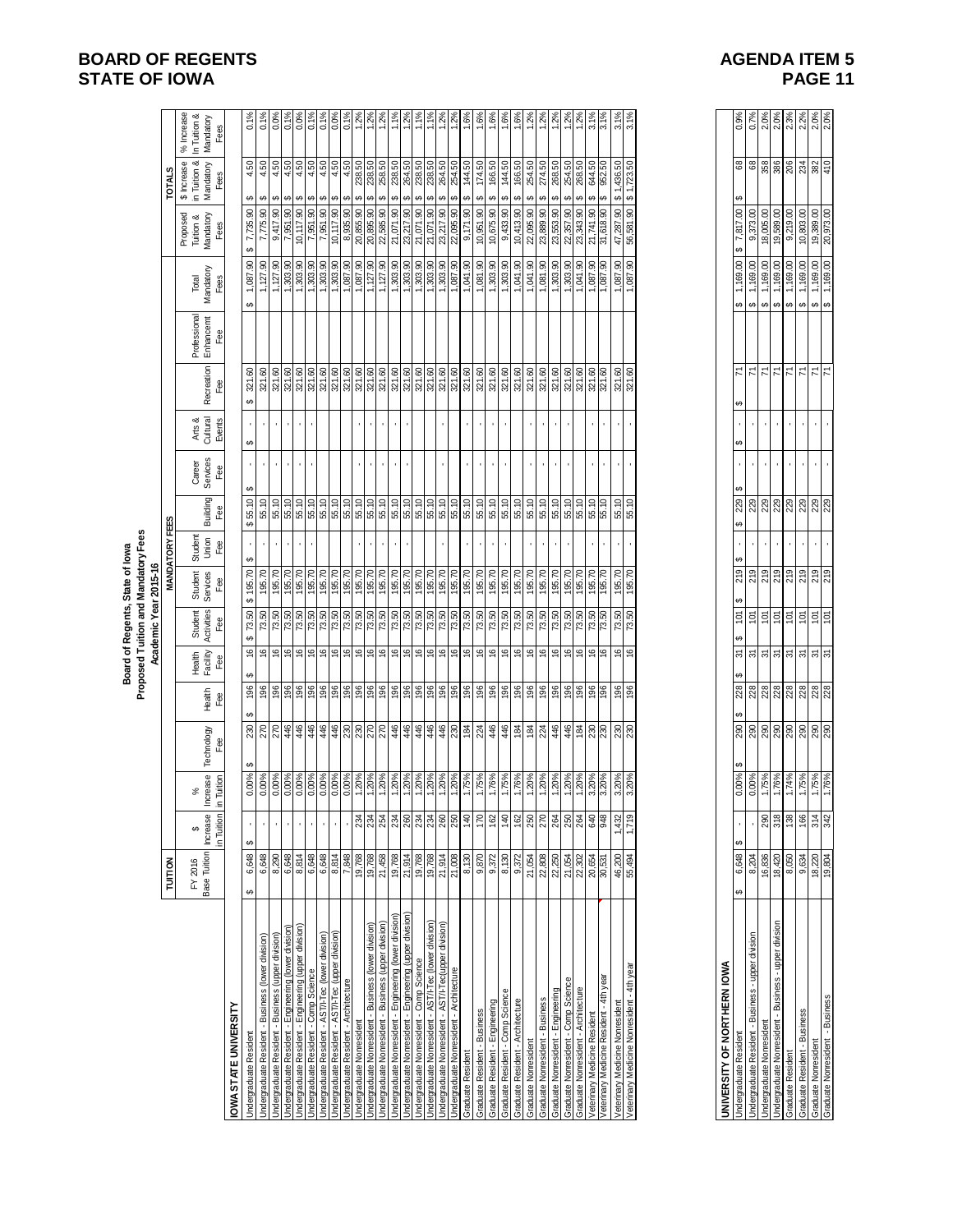## **Part-time Tuition and Mandatory Fees**

The Regent Policy Manual §8.02A directs that residents and nonresidents be charged the same tuition for 0 to 4 credit hours. A flat rate is charged to students taking 0 to 1 credit hours, with charges for 2, 3 and 4 credits progressively higher but remaining the same for resident and nonresident students. Resident and nonresident rates are different for 5 credit hours and above, with the rate differential based on full-time tuition rates.

The intent of the policy is to encourage enrollment at the Regent universities on a part-time basis. Nonresidents in states bordering Iowa are encouraged to take Regent courses at the graduate study centers located in the Quad Cities, Sioux City, and Council Bluffs.

The proposed 2015-16 part-time tuition and fee rates for resident and nonresident undergraduate and graduate courses at the three universities are consistent with the proposed tuition and mandatory fee rates for full-time students.

Undergraduate and professional part-time tuition and mandatory fees are based on 12 credit hours, while graduate part-time rates are based on 9 credit hours.

The proposed mandatory fees for part-time students as well as summer semesters are assessed differently among the universities.

Student Health fees – All universities

 Full fee assessed to all students taking 5 or more hours per semester; for SUI, ISU and UNI; no fee assessed to student taking less than 5 credit hours.

Student Health Facility fees

- SUI full fee assessed to all students taking 5 or more hours per semester; no fee assessed to student taking less than 5 credit hours
- ISU full fee assessed to all students regardless of the number of credit hours taken
- UNI full fee assessed to all students taking 5 or more hours per semester; half of the fee assessed for 4 or fewer credit hours

### All other mandatory fees

For undergraduate students:

- SUI and ISU assessed at 75% of the full semester rates for 6 through 11 hours and at 50% for less than 6 credit hours
- UNI assessed at 75% of full semester rates for 9 through 11 credit hours, at 50% for 6 through 8 hours, and at 25% for less than 6 hours: exception – Building and Recreation fees assessed at full semester rates to all students taking 5 or more hours per semester and at 50% for less than 5 credit hours

For graduate students:

- SUI assessed at 75% of full semester rates for 4 through 8 hours and 50% for less than 4 credit hours
- ISU assessed at 75% of full semester rates for 5 through 8 hours and 50% for less than 5 credit hours
- UNI assessed at 75% of full semester rates for 7 and 8 hours, 50% for 5 and 6 hours, and 25% for less than 5 credit hours; exception – Building and Recreation fees assessed at full semester rates to all students taking 5 or more hours per semester and at 50% for less than 5 credit hours

Summer school

- SUI & ISU computer fees assessed at full semester rate; maximum of other fees at 50%
- UNI assessed at 75% of the full semester rate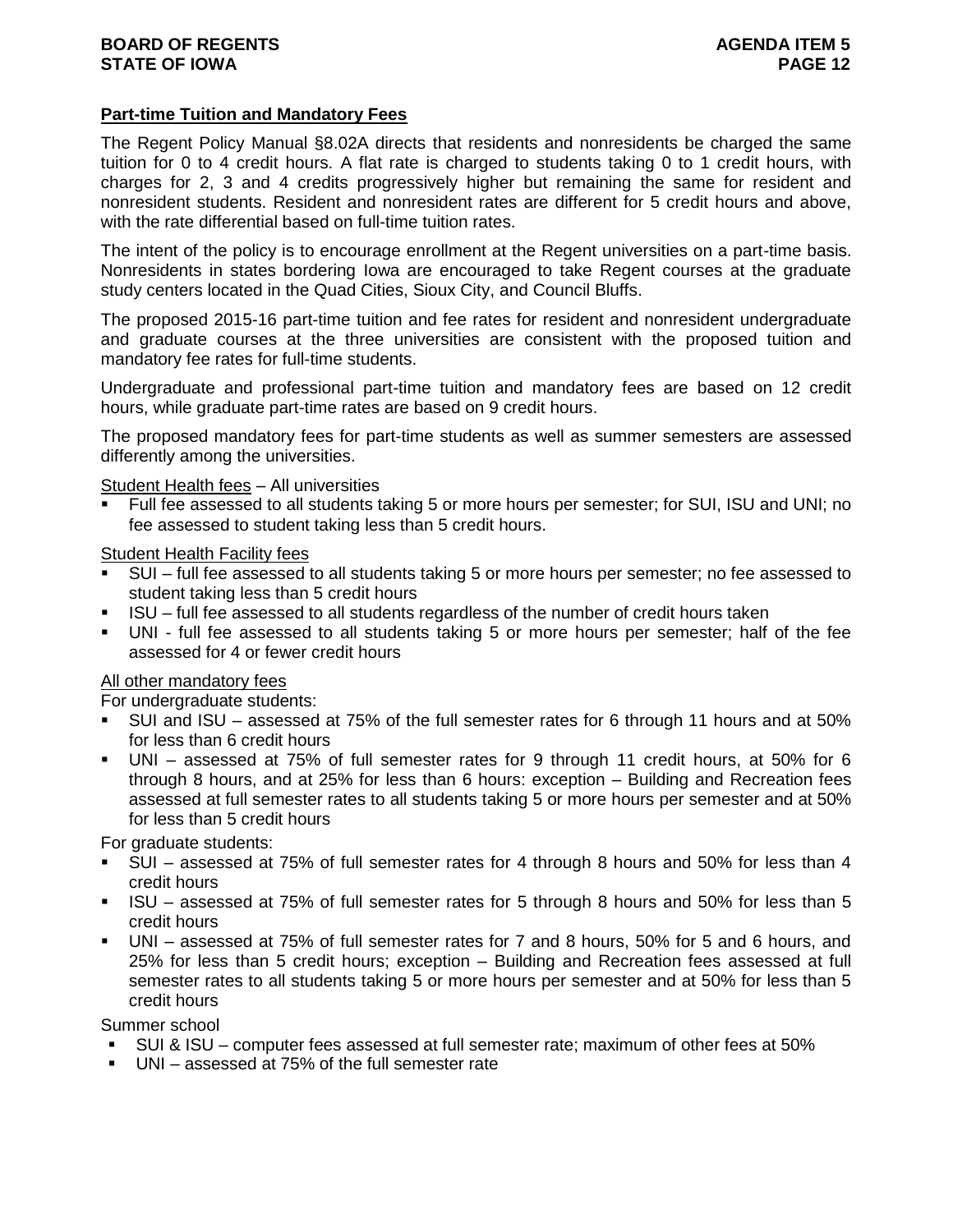## **BOARD OF REGENTS STATE OF IOWA PAGE 13**

|                 |            |              |            | Academic Year 2015-16 |   |        |          |            |   |            |            |
|-----------------|------------|--------------|------------|-----------------------|---|--------|----------|------------|---|------------|------------|
|                 |            | SUI          |            |                       |   | ISU    |          |            |   | <b>UNI</b> |            |
|                 |            | Mand.        |            |                       |   | Mand.  |          |            |   | Mand.      |            |
|                 | Tuition    | Fees         | Total      | Tuition               |   | Fees   | Total    | Tuition    |   | Fees       | Total      |
| $12+$ hours     |            |              |            |                       |   |        |          |            |   |            |            |
| (full semester) | \$3,339.00 | \$<br>713.00 | \$4,052.00 | \$3,324.00            | S | 543.95 | 3,867.95 | \$3,324.00 | S | 584.50     | \$3,908.50 |
| 11 hours        | 3,069.00   | 565.00       | 3,634.00   | 3,047.00              |   | 435.00 | 3,482.00 | 3,047.00   |   | 508.50     | 3,555.50   |
| 10 hours        | 2,790.00   | 565.00       | 3,355.00   | 2,770.00              |   | 435.00 | 3,205.00 | 2,770.00   |   | 508.50     | 3,278.50   |
| 9 hours         | 2.511.00   | 565.00       | 3.076.00   | 2.493.00              |   | 435.00 | 2,928.00 | 2.493.00   |   | 508.50     | 3,001.50   |
| 8 hours         | 2,232.00   | 565.00       | 2.797.00   | 2,216.00              |   | 435.00 | 2,651.00 | 2,216.00   |   | 432.00     | 2,648.00   |
| 7 hours         | 1,953.00   | 565.00       | 2,518.00   | 1,939.00              |   | 435.00 | 2,374.00 | 1,939.00   |   | 432.00     | 2,371.00   |
| 6 hours         | 1,674.00   | 565.00       | 2,239.00   | 1,662.00              |   | 435.00 | 2,097.00 | 1,662.00   |   | 432.00     | 2,094.00   |
| 5 hours         | 1,395.00   | 415.75       | 1,810.75   | 1,385.00              |   | 325.50 | 1,710.50 | 1,385.00   |   | 356.00     | 1,741.00   |
| 4 hours         | 1,116.00   | 297.25       | 1,413.25   | 1,108.00              |   | 227.50 | 1,335.50 | 1,108.00   |   | 159.25     | 1,267.25   |
| 3 hours         | 837.00     | 297.25       | 1,134.25   | 831.00                |   | 227.50 | 1,058.50 | 831.00     |   | 159.25     | 990.25     |
| 2 hours         | 558.00     | 297.25       | 855.25     | 554.00                |   | 227.50 | 781.50   | 554.00     |   | 159.25     | 713.25     |
| 0-1 hours       | 279.00     | 297.25       | 576.25     | 277.00                |   | 227.50 | 504.50   | 277.00     |   | 159.25     | 436.25     |

## **Proposed Undergraduate Per Hour Resident Tuition and Mandatory Fees Rates**

#### **Proposed Graduate Per Hour Resident Tuition and Mandatory Fees Rates Academic Year 2015-16**

|           |            |   |            |            | ACQUEIIIIC IEAI ZUIJ-IU |     |        |            |            |   |        |            |  |
|-----------|------------|---|------------|------------|-------------------------|-----|--------|------------|------------|---|--------|------------|--|
|           |            |   | <b>SUI</b> |            |                         |     | ISU    |            |            |   | UNI    |            |  |
|           |            |   | Mand.      |            |                         |     | Mand.  |            |            |   | Mand.  |            |  |
|           | Tuition    |   | Fees       | Total      | Tuition                 |     | Fees   | Total      | Tuition    |   | Fees   | Total      |  |
|           |            |   |            |            |                         |     |        |            |            |   |        |            |  |
|           |            |   |            |            |                         |     |        |            |            |   |        |            |  |
| 9+ hours  | \$4.198.00 | S | 740.00     | \$4,938.00 | \$4.065.00              | \$. | 520.95 | \$4,585.95 | \$4.025.00 | S | 584.50 | \$4,609.50 |  |
| 8 hours   | 3.736.00   |   | 585.25     | 4,321.25   | 3.616.00                |     | 417.75 | 4,033.75   | 3.584.00   |   | 508.50 | 4,092.50   |  |
| 7 hours   | 3.269.00   |   | 585.25     | 3,854.25   | 3,164.00                |     | 417.75 | 3,581.75   | 3.136.00   |   | 508.50 | 3,644.50   |  |
| 6 hours   | 2,802.00   |   | 585.25     | 3,387.25   | 2,712.00                |     | 417.75 | 3,129.75   | 2,688.00   |   | 432.00 | 3,120.00   |  |
| 5 hours   | 2.335.00   |   | 585.25     | 2,920.25   | 2.260.00                |     | 417.75 | 2,677.75   | 2.240.00   |   | 432.00 | 2,672.00   |  |
| 4 hours   | 1.868.00   |   | 466.75     | 2.334.75   | 1.808.00                |     | 216.00 | 2.024.00   | 1,792.00   |   | 159.25 | 1.951.25   |  |
| 3 hours   | 1.401.00   |   | 310.75     | 1.711.75   | 1,356.00                |     | 216.00 | 1,572.00   | 1.344.00   |   | 159.25 | 1,503.25   |  |
| 2 hours   | 934.00     |   | 310.75     | 1.244.75   | 904.00                  |     | 216.00 | 1,120.00   | 896.00     |   | 159.25 | 1,055.25   |  |
| 0-1 hours | 467.00     |   | 310.75     | 777.75     | 452.00                  |     | 216.00 | 668.00     | 448.00     |   | 159.25 | 607.25     |  |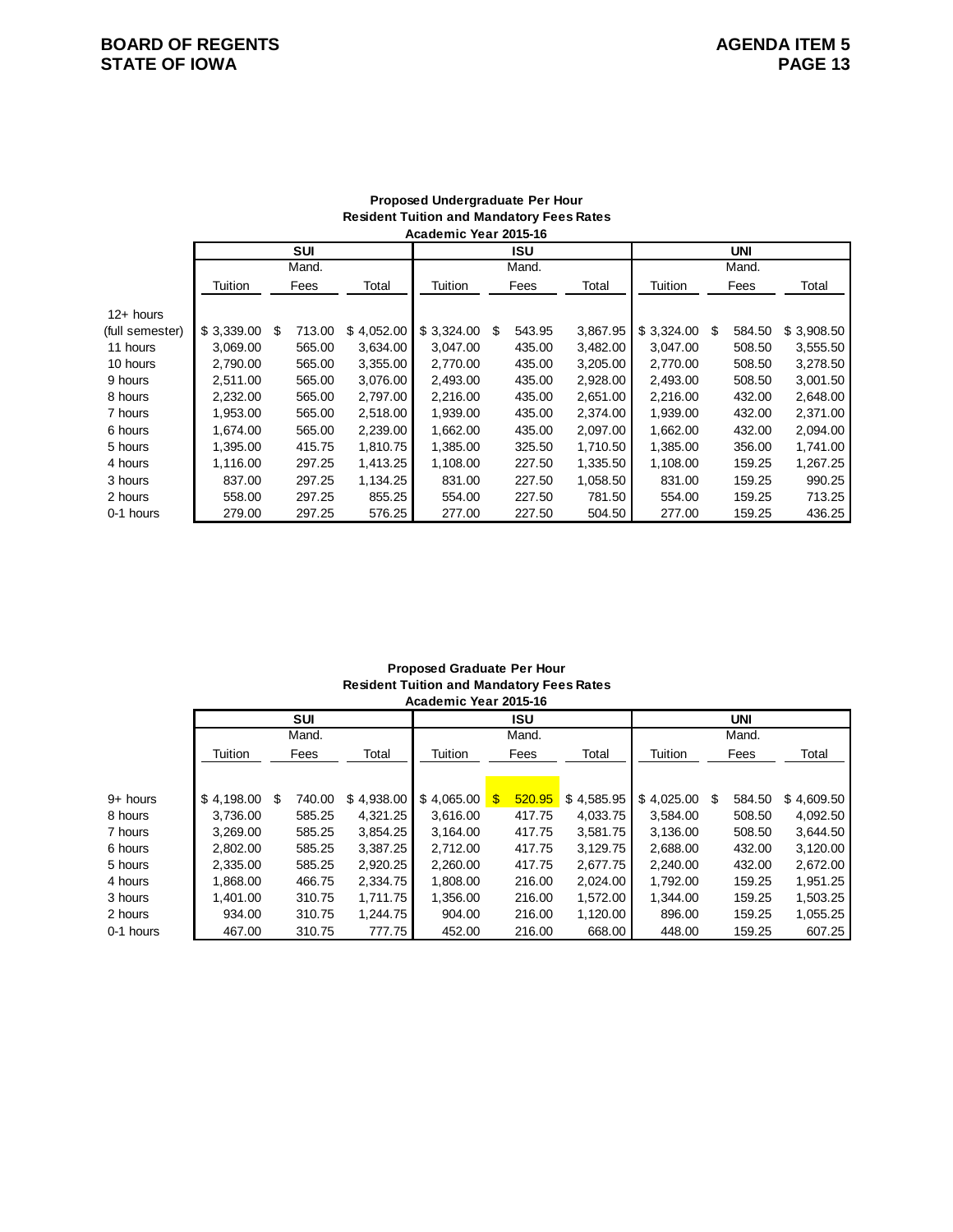## **Additional Information:**

Board Tuition Policy: The Board tuition policy includes, in part:

The Board will use, as a benchmark in evaluating tuition and fee increases, an inflationary percentage range of the projected HEPI (Higher Education Price Index) as determined by the University of Iowa's Institute for Economic Research, in consultation with economists at Iowa State University and the University of Northern Iowa.

Higher Education Price Index: HEPI measures the average relative level in the prices of a fixed market basket of goods and services purchased by colleges and universities through current educational and general expenditures excluding research. HEPI documents inflation affecting the higher education industry, allowing colleges and universities to specifically determine the increase in funding required each year to maintain real investment.

Since the Board determines tuition increases well in advance of the actual expenditure of funds, the Board has utilized inflation projections. The Institute for Economic Research at the University of Iowa prepares these projections, which include a range for HEPI.

|           | <b>HEPI Projections</b>                                         |        |
|-----------|-----------------------------------------------------------------|--------|
|           | Range                                                           | Median |
| FY 2012   | $2.8 - 4.1\%$                                                   | 1.7%   |
| FY 2013   | $1.7 - 3.1\%$                                                   | 1.6%   |
| FY 2014** | $1.8 - 3.4%$                                                    | 3.0%   |
| FY 2015** | $1.8 - 3.2%$                                                    | 2.5%   |
| FY 2016** | $1.6 - 3.2%$                                                    | 2.4%   |
|           | Range is the original projection; Median is actual unless noted |        |
| Projected |                                                                 |        |

### Peer Groups

The following table and those on the next two pages represent comparative analyses with the Board-established peer groups; ten other universities are represented in each of the Regent universities peer comparison groups.

| <b>Regent Undergraduate</b>  |          |                             |
|------------------------------|----------|-----------------------------|
| <b>Tuition and Fees</b>      |          |                             |
| 2014-15 Academic Year        |          |                             |
|                              |          | <b>Resident Nonresident</b> |
| University of Iowa           | \$8,079  | \$27,409                    |
| SUI Peer Group Average *     | \$11,529 | \$31,253                    |
| \$ from Peer Group Average   | \$3,450  | \$3,844                     |
| % of Peer Group Average      | 70.1%    | 87.7%                       |
| <b>Iowa State University</b> | \$7,731  | \$20,617                    |
| ISU Peer Group Average *     | \$11,514 | \$28,411                    |
| \$ from Peer Group Average   | \$3,783  | \$7,794                     |
| % of Peer Group Average      | 67.1%    | 72.6%                       |
| University of Northern Iowa  | \$7,749  | \$17,647                    |
| UNI Peer Group Average *     | \$9,803  | \$19,057                    |
| \$ from Peer Group Average   | \$2,054  | \$1,410                     |
| % of Peer Group Average      | 79.0%    | 92.6%                       |

\*Averages exclude Regent institutions.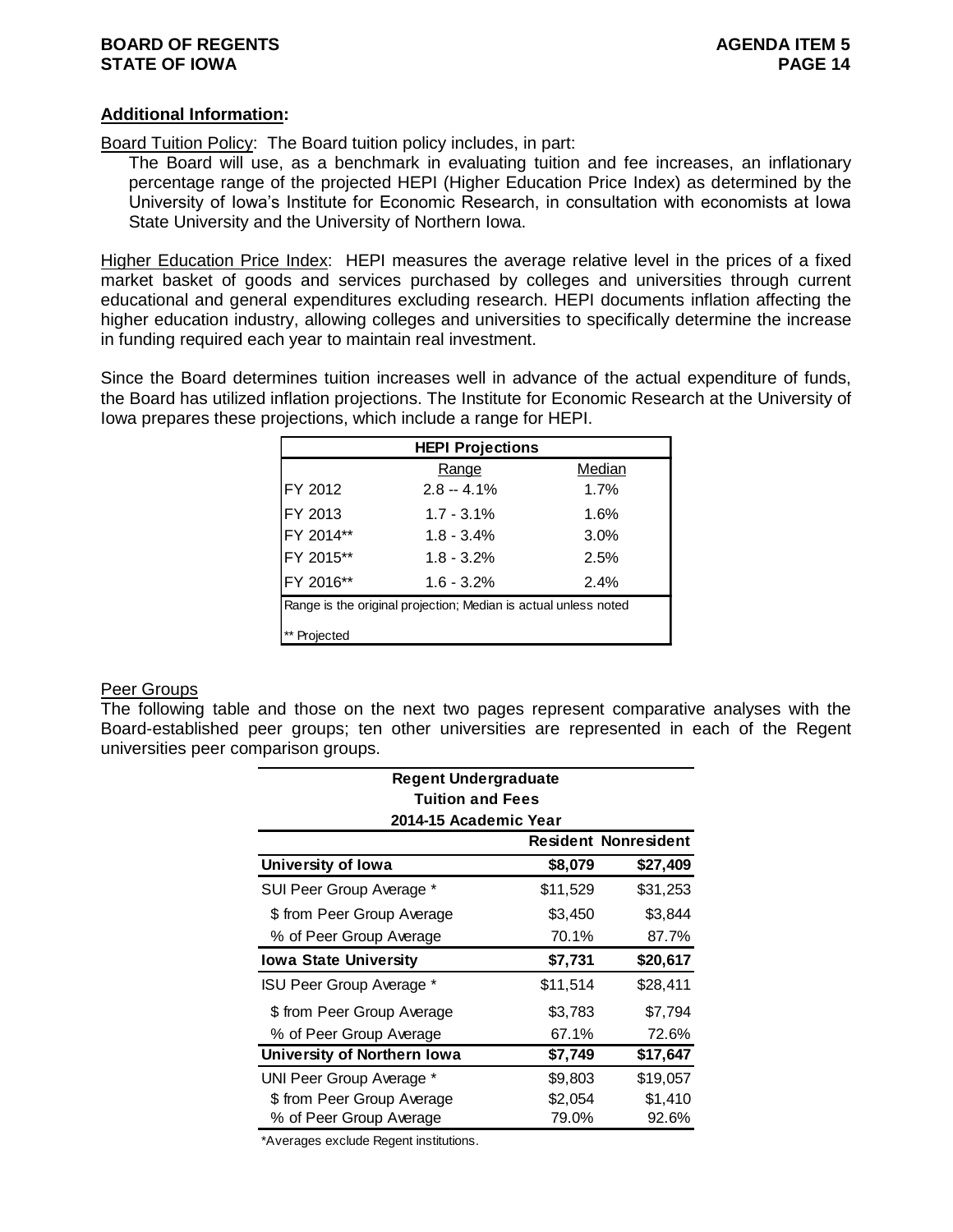

## **Peer Group Comparisons of 2014-15 Undergraduate Resident Tuition and Fees**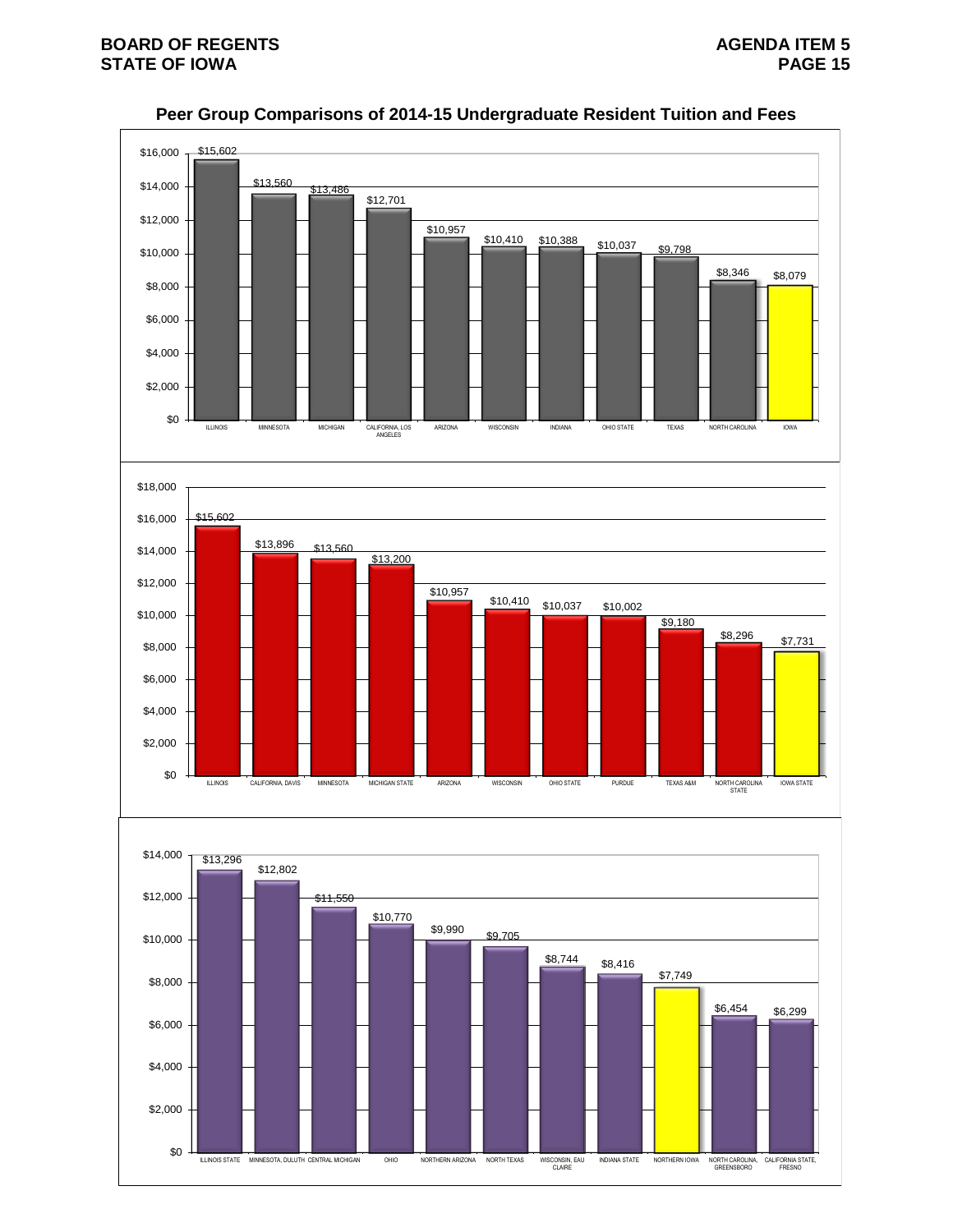

## **Peer Group Comparisons of 2014-15 Undergraduate Nonresident Tuition and Fees**